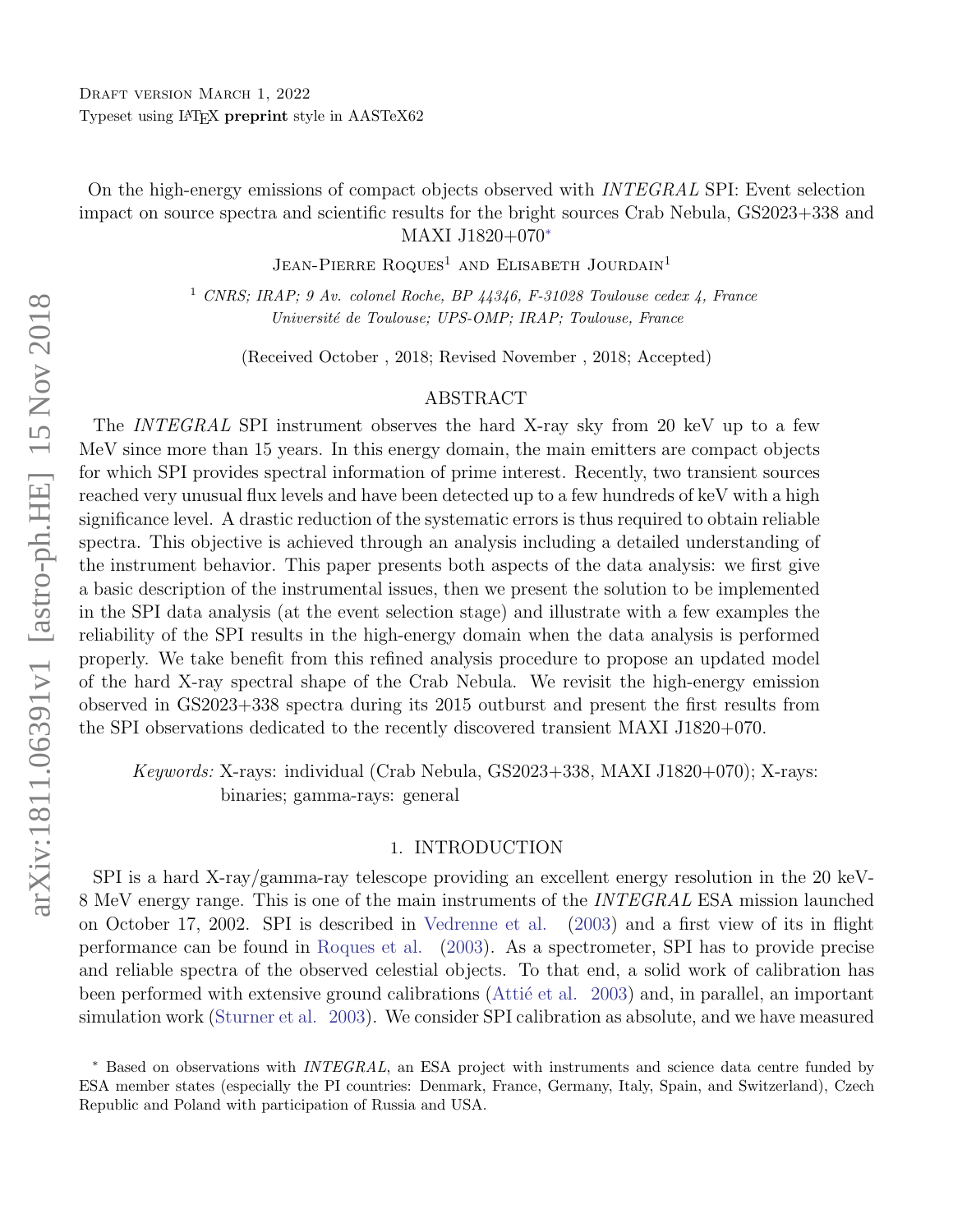a spectrum from Crab Nebula [\(Jourdain & Roques](#page-21-4) [2009\)](#page-21-4) which is considered as a standard candle in this energy domain.

Measurements of high-energy source spectra are a key to understand and disentangle the processes at work during the emission of hard X-ray/gamma-ray photons. For X-ray binaries, the high-energy emission allows exploring the hot corona configuration, the jet contribution (synchrotron emission and its potential polarization) as well as the interactions between the various mechanisms of energy transfer. For instance, several sources exhibit a hard component, beyond the Comptonization emission (i.e. above 200 keV), bright enough to be precisely studied with hard X-ray instruments such as INTEGRAL SPI. Recently (in 2015 and 2018), two objects have presented intense activity periods, with maximum fluxes up to 40 Crab (GS  $2023+338 = V404$  Cygni) and 4 Crab (MAXI J1820+070). This has been the opportunity to improve our knowledge of some instrumental effects and to refine our data analysis procedure. In this paper, we aim to explicit our approach and share the results of our comprehensive study. This requires some knowledge of the SPI event tagging mechanism and the understanding of the defects affecting the pulse processing. Thus, in section 2, we describe the on-board event processing together with the spectral characteristics of the different event families. We study the systematic errors that can appear according to the event selection, and show how simple recommendations provide clean spectra. In section 3, we apply this work to scientific purposes. We first analyze two datasets dedicated to the Crab Nebula. Then, we revisit some observations performed during the exceptionally bright outburst of the X-ray transient GS 2023+338 and finally, we present the first results on the high-energy emission of the recently discovered transient MAXI J1820+070.

#### 2. UNDERSTANDING INSTRUMENTAL SYSTEMATIC ERRORS

# 2.1. Description of SPI on-board pulse processing

This section outlines a synthetic view of the on-board processing of the detection plane events. Both analog and digital processing will be discussed, focussing on the main characteristics relevant to understand the results presented below.

GeDs AND PREAMPLIFIERS—The SPI detection plane is composed of 19 High Purity Germanium detectors (GeD) cooled at 80 K. Each Germanium central contact (anode) is AC coupled to a preamplifier cooled at -65 ◦C. Each preamplifier outputs two signals: One is the "energy" signal, which is the classical output for a charge sensitive preamplifier. This output pulse is "charge integrated" and its amplitude is proportional to the energy deposit. Each pulse has a decay time constant of  $500\mu s$ . The second output is the "PSD" signal (PSD for Pulse Shape Discrimination), which represents the evolution of the current delivered by the Germanium during an interaction. The PSD output pulses have a maximum duration of a few hundreds of ns.

THE ANALOG FRONT-END ELECTRONICS (AFEE) —Each energy signal (from each of the 19 preamplifiers) feeds into a dedicated AFEE channel. An AFEE channel contains: a pulse shaping electronics, a pulse height analyzer, an ADC (analog to digital converter), a configurable low energy threshold (LLD) and a fixed ( $\approx 8$  MeV) upper level threshold (ULD). It delivers the energy of the incoming signal together with a time tag that corresponds to the time of the LLD trigger. After an LLD trigger for an event below the ULD, the electronics module is occupied (dead time) during  $26\mu s$ . In case of an event above the ULD, a saturating event time tag is issued, and the electronics module is blocked for 100  $\mu$ s.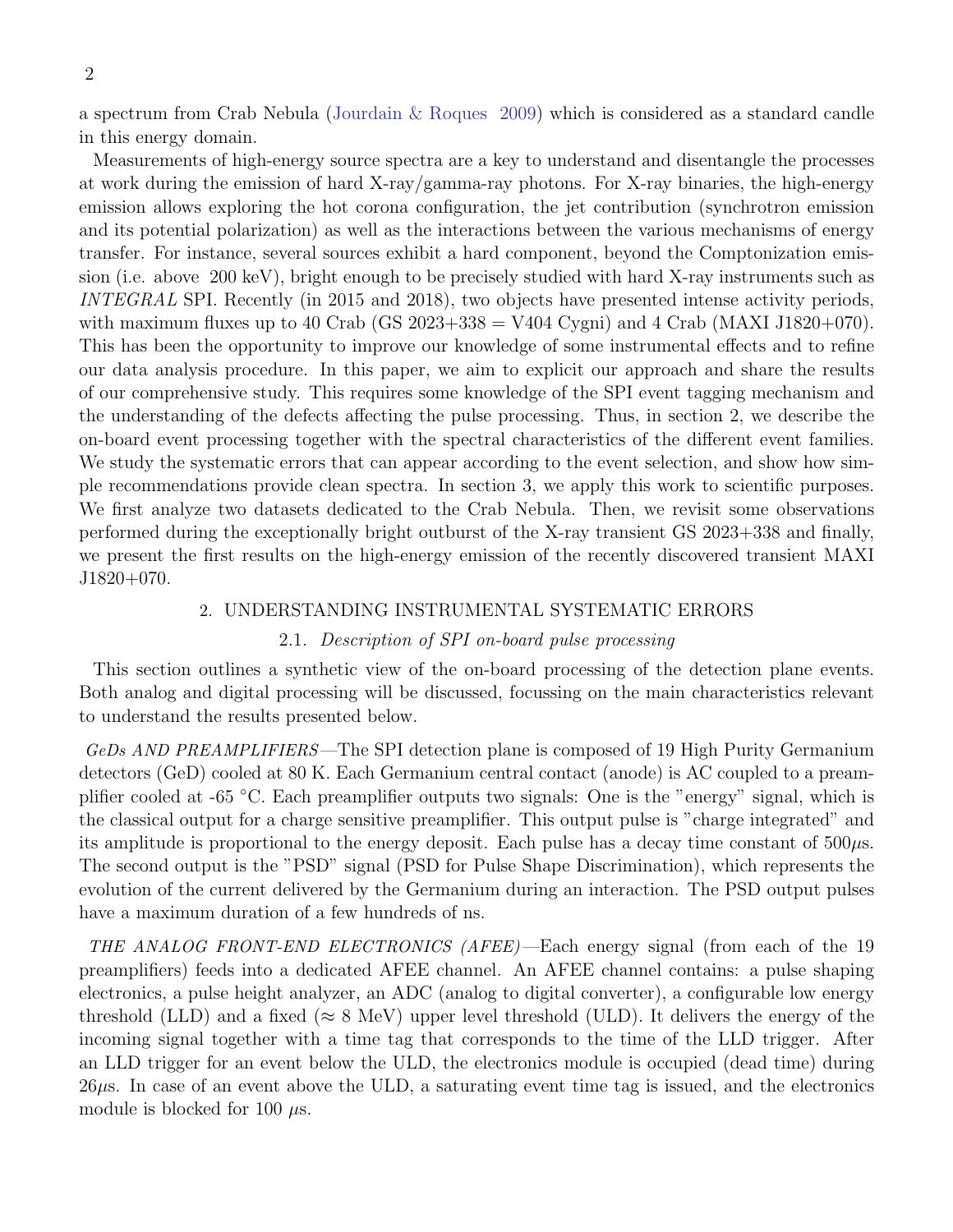THE PULSE SHAPE DISCRIMINATION ELECTRONICS (PSD)—The primary goal of the PSD electronics device was the analysis of the Germanium's pulse shape for event discrimination. The PSD electronics feature 19 independent configurable LLD's and ULD's, a fast digitization of the input pulse and its analysis against a library. An internal coincidence mechanism rejects multiple detector events, i.e. events that trigger more than one PSD LLD in the same time window. As output, among other information, the PSD electronics deliver a Time Tag, for each triggered event, i.e. for an event between LLD and ULD on only one detector. Even with a very fast front end trigger processing, the PSD has its own dead time which leads to a PSD efficiency that will be discussed later on. This dead time is determined by the counting rates incoming in the PSD electronics and the PSD front end configuration setup (threshold values).

THE DIGITAL FROND END ELECTRONICS (DFEE)—The DFEE analyzes the events detected by the 19 AFEE electronic chains, using the different received time tags. Simultaneously, the precise dating of each event is realized. All this is done in real time. This process runs as follows:

- All the time tags are aligned together, taking into account the various hardware delays.
- Coincidence time windows are created in order to find:
	- Potential association between events localized in different detectors, using AFEE time tags: creation of Multiple Event block (ME).
	- Potential association between an AFEE time tag and a PSD time tag: detector event analyzed by the AFEE and triggering the PSD: creation of a PSD event (PE)
	- Potential association between an event and an anti-coincidence (ACS) time tag then creation of vetoed/non-vetoed events.
- After this "association machine", the events are classified as follows, in the nominal configuration of SPI for science operations:
	- The events in coincidence with an ACS time tag (vetoed events) are "dropped" from science usage. Otherwise, each event belongs to one and only one of the following categories:
	- $-SE =$  non-vetoed event, non-coincident with anything else. It corresponds to one AFEE trigger.
	- $-ME =$  two or more non-vetoed events falling in the same time window. It corresponds to two OR more AFEE triggers.
	- $-PE =$  non-vetoed event falling in the same time window than a PSD time tag. Hence, it corresponds to one AFEE trigger AND one PSD trigger.
- The DFEE electronics also measure the effective dead time that applies to the non-vetoed events coming out of each AFEE electronic chain. This dead time takes into account the combination of the electronic chain blocking durations.

# 2.2. Spectral characteristics of the event categories

In this section, we study the characteristics of the spectra obtained from the on-board classification of the events. We discuss the links between the physics of the photon interactions in the SPI detection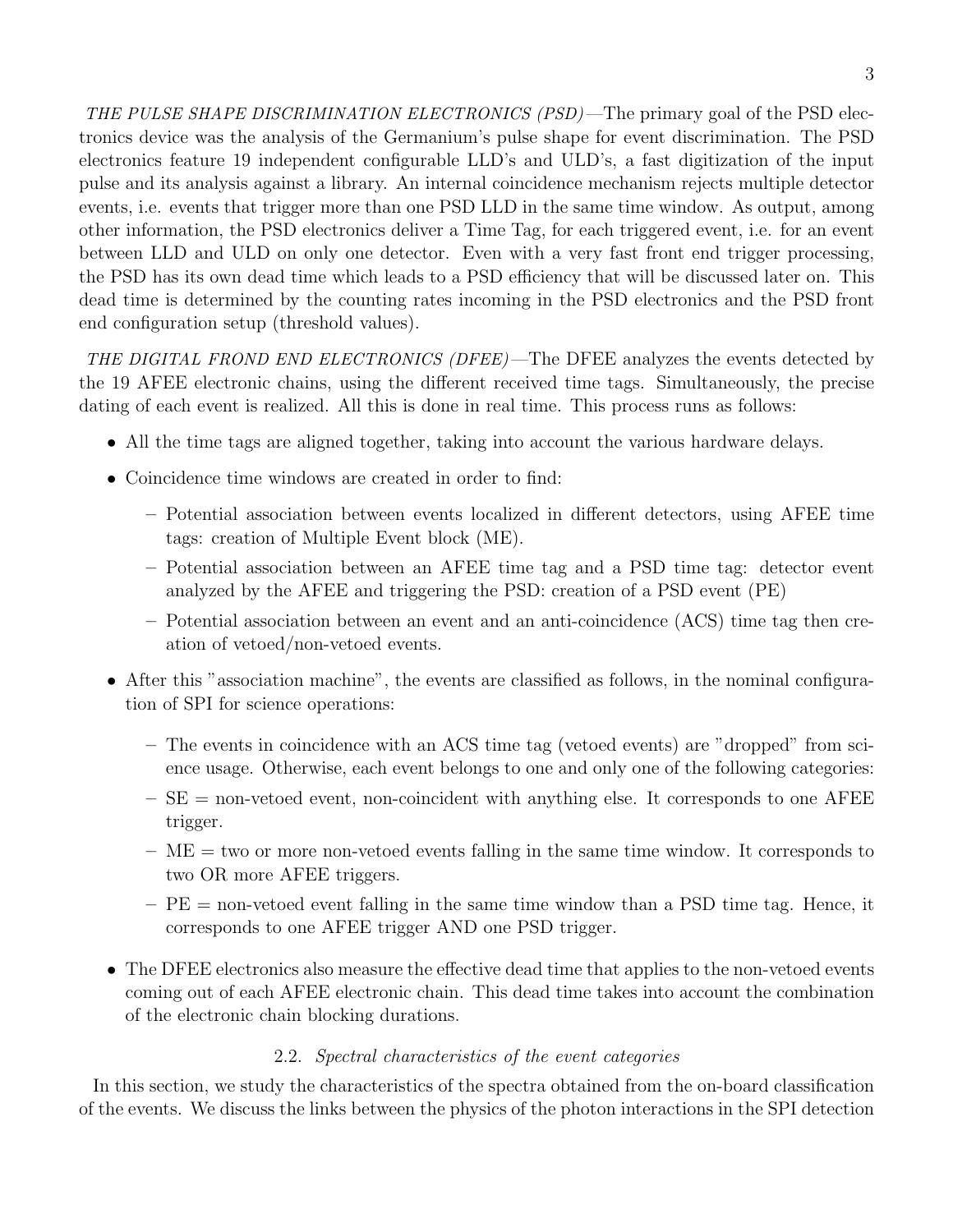

<span id="page-3-0"></span>Figure 1. Example of SPI background spectra using SE (red curve) and PE (green curve) datasets. The insert points out the 1.5 MeV feature.

plane, the electronics behavior, the triggering scheme and the event classification. The spectra and the results presented below concern the whole detection plane. It means that the spectra are constructed regardless the detector number. Figure [1](#page-3-0) displays spectra built using the SE events only (in red) and the PE events only (in green), from 20 keV (AFEE LLD) to 8.0 MeV (AFEE ULD).

The Single Events (SE)—From the triggering scheme point of view, an SE event corresponds to a unique AFEE time tag, not coincident with anything else. In figure [1,](#page-3-0) the SE spectrum exhibits a deficit of counts in the  $\approx 200-3000$  keV range: in this range, the events classified as PE are missing. In addition, a feature around 1.5 MeV is obvious. This feature, originally called "electronic noise", is known since the *INTEGRAL* launch, and first reports can be found in [Wunderer & Boggs](#page-21-5) [\(2004\)](#page-21-5) and [Wunderer](#page-21-6) [\(2005\)](#page-21-6). During data analysis, attention must be paid to avoid any impact on the source flux extraction. We pointed out this issue in Jourdain  $\&$  Roques [\(2009\)](#page-21-4), along with a first recipe to solve it.

The Multiple Events  $(ME)$ —A Multiple Event block corresponds to two or more AFEE time tags occurring in the same time window and non-vetoed (outside an ACS time window). Physically, this requires that at least two photons interact with two different germanium detectors, at the same time. Typically, it happens when a photon interacts by Compton effect with one GeD, and the diffused photon interacts with another detector. The dead time corresponding to ME is higher than for the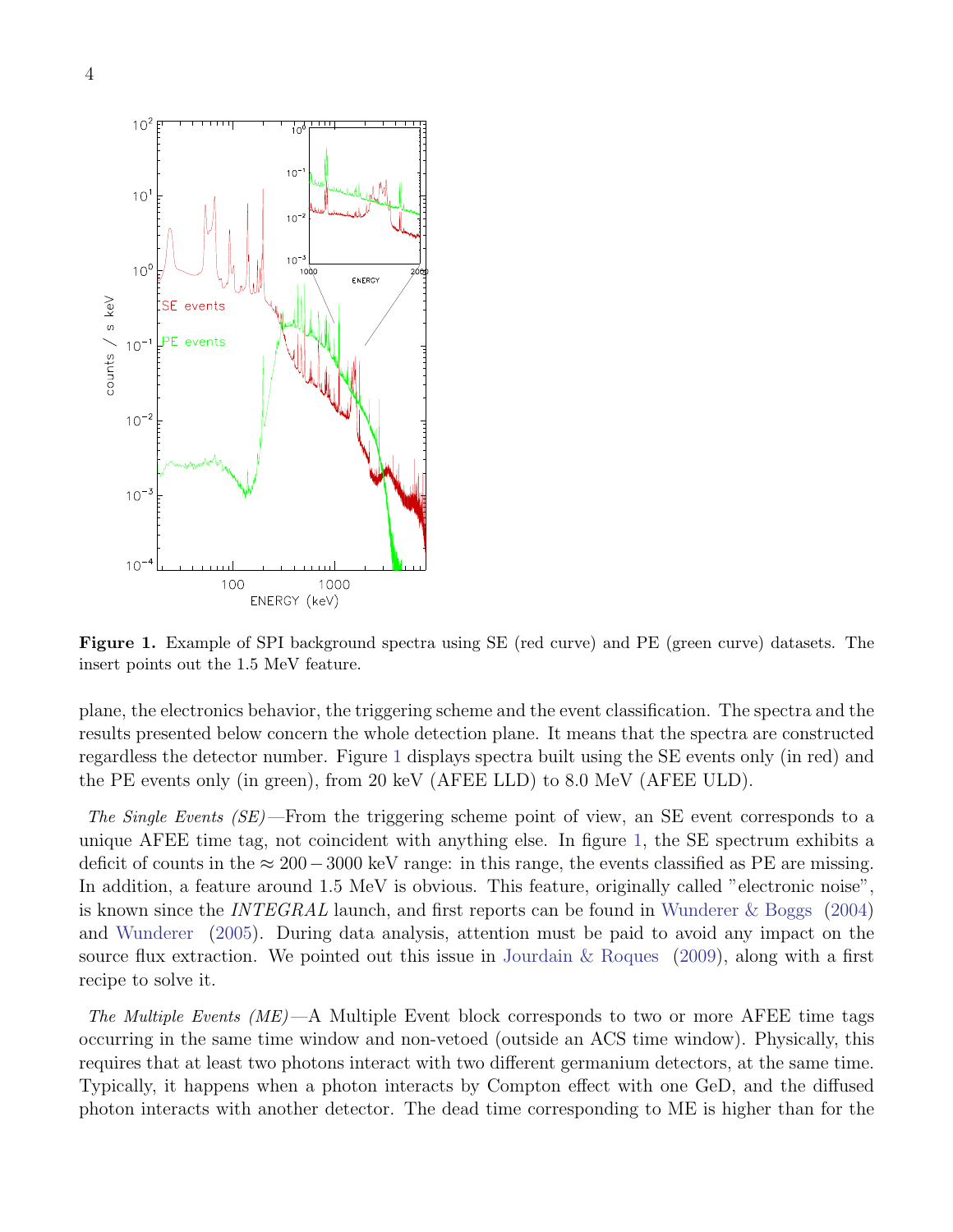single interactions, because two (for a double event) or more AFEE electronic chains have to be available. We have computed this additional dead time for double events; it ranges from 4.6 % (low background) to 7.5 % (high background). This means that a fraction of the double interactions (4.6 to 7.5 %) is classified as single interactions, associated with only a part of the total energy deposit. The same reasoning can be made for triple events (a potential ME3 becomes ME2) and so on.

The Pulse Shape Discrimination events (PE)—An event is classified as PE when a PSD time tag occurs within an AFEE time window for the same detector. It should be noted, and this is of prime importance for the later discussion, that this requires two triggers from two different types of analog pulse analysis from two different outputs from the same preamplifier. In Figure [1,](#page-3-0) the PE spectrum shape (green curve) illustrates the behavior of the PSD electronic function. It selects events in the range  $\approx 200 - 3000$  keV, with a maximum efficiency between 400 and 2200 keV. It is important to note that threshold values and full efficiency depend on the PSD front-end configuration parameters. These parameters have been changed on a few occasions over the *INTEGRAL* mission and are known at anytime, from the telemetry data (see Table [1\)](#page-22-0).

Efficiency of the PSD electronics —The PSD electronics device has its own dead time, which limits its efficiency. The PSD efficiency corresponds to the number of PSD tagged events divided by the sum of the single detector interaction events (PE+SE). We can measure this efficiency using gamma-ray lines, produced by internal radioactive elements and visible in the SPI background spectra. Using gamma-ray lines ensures that: i) the photons have a physical origin; ii) their energy is properly measured; iii) we get the total energy deposit of the photon (no multiple detector interactions). We exclude multiple photon radioactive decays, as well as 511 keV photons, that may be part of an ME.

Table [2](#page-22-1) provides the PSD efficiency measured for a few revolutions with a set of background lines: 271.26 keV from  $^{44m}$ Sc, 309.87 keV from  $^{67}$ Ga, 351.93 keV from  $^{214}$ Pb, 403.19 keV from  $^{67}$ Ga, 438.62 keV from <sup>69</sup><sup>m</sup>Zn, 584.54 keV from <sup>69</sup>Ge, 1117.26 keV from <sup>69</sup>Ge, 1764.34 keV from <sup>205</sup>Bi, 2223.25 keV from  ${}^{1}$ H and 2754.0 keV from  ${}^{24}$ Na.

If we exclude the spectral regions affected by the thresholds, the PSD efficiency  $(eff_{psd})$  is remarkably stable and ranges from 0.88 in revolution 43 (March 2003) to 0.85 in revolution 1856 (March 2017), thus over the course of 15 years of operation. We also demonstrate that this efficiency can be precisely measured at any time.

In summary of this study, we have shown that SE events produced by the SPI tagging system are clearly affected by spurious artefacts with a particular enhancement in the MeV region, while, thanks to a more complex triggering scheme, the PE events are unaffected.

### 2.3. The origin of spurious events

From ground tests, we know that the spurious events in the SE spectra are linked to high-energy deposits in the Germanium detector. These events saturate the analog electronics and, due the large peaking time of the shaper  $(8 \mu s)$ , the recovery time of the base line for energy measurement is very long. Thus, the energy determination of events falling during the recovery time is wrong and pushed towards higher energies. Conversely, the PSD trigger electronics is not affected by this problem: it uses the current pulse output of the preamplifier (and not the charge integrated output), with a very short integration time (40 ns). Hence, when the PSD electronics produce a time tag, the event energy is actually in the range delimited by the LLD and ULD of the PSD. Consequently, the use of the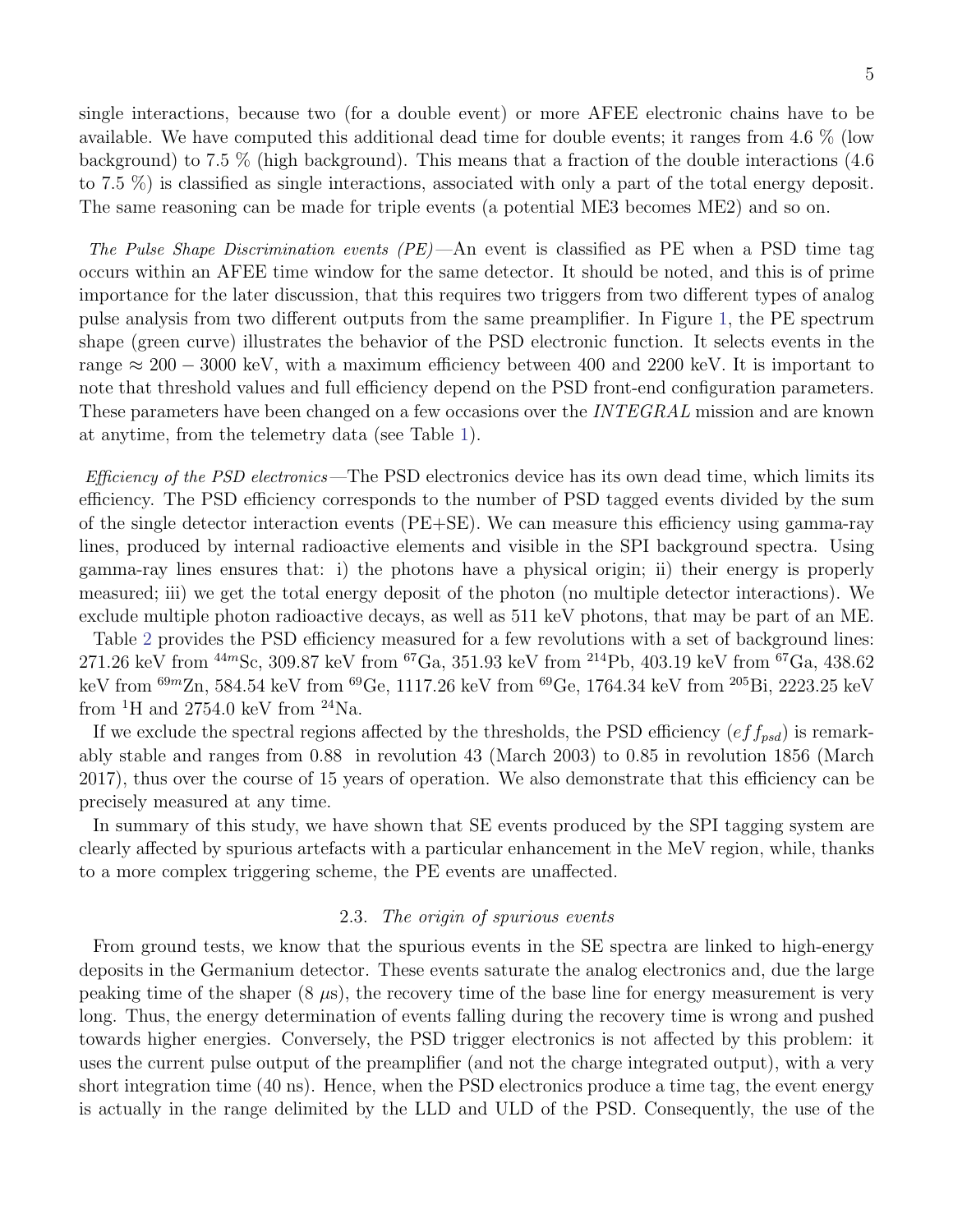PSD time tag allows a confirmation of the event energy range and ensures that it is not a low energy event shifted to higher energy.

#### 2.4. Source spectra and event selection

As a next step, we determine how the source flux extraction is affected by the phenomenon described above. We have chosen two bright hard X-ray emitters to quantify the fraction of photons flagged by the PSD electronics (PE events) relatively to the total number of photons attributed to the source, after the deconvolution process (i.e. taking into account the imaging information). The data have been processed using our usual analysis pipeline but splitting the incident counts into two datasets, according to the value of their PSD flag. We have then performed the flux extractions separately and built the spectra with the associated matrices, for each datasets. If everything works properly, for E between 400 keV and 2700 keV, count (and then photon) spectra should follow the simple relations:

$$
C_{PE}/C_{tot} = eff_{psd}, C_{SE}/C_{tot} = 1 - eff_{psd}
$$

where  $eff_{psd}$  represents the PSD efficiency studied in section 2.2. In other words, we should retrieve the same source spectrum both from SE counts and PE counts, when applying the appropriate normalization factors. We first test this procedure with Crab observations covering revolutions 43-44-45 (beginning of the mission; March 2003). In figure [2](#page-6-0) (left panel), are displayed the photon spectra extracted from PE dataset and SE dataset, renormalized by the factor corresponding to the PSD chain deadtime. This latter has been determined using background lines, as previously described, and we get  $eff_{psd} = 0.88$ , (see Table [2\)](#page-22-1).

It appears that the renormalized spectra disagree above  $\approx 400$  keV, with the reconstructed SE spectrum containing significantly more photons than that extracted from PE events.

We have repeated the procedure for later Crab observations (Revolutions 1856-1857+1927-28; August 2017 and March 2018), for which  $eff_{psd} = 0.85$ . Here too (see figure [2,](#page-6-0) right panel), the spectrum based on SE events deviates from the one based on PE events, with higher fluxes above  $\approx 400$  keV. To get higher statistics, we have then considered an observation of the very bright transient GS2023+338 during its 2015 June outburst. We have chosen two 1 hour exposures presenting two different flux levels during revolution 1557. We extracted spectra from SE and PE events respectively, for both exposures. The four spectra are presented in figure [3,](#page-7-0) revealing the discrepancies between SE and PE datasets, for each exposure. Comparing more precisely the resulting fluxes versus the source intensity points out that the "false" SE rate above 400-500 keV increases with the (low energy) source flux. This supports the hypothesis that the 'false' single events above 400 keV are low energy photons, shifted at higher energy due to a pile-up on the residual baseline in the electronic chain, after saturating events. This correlation also demonstrates that the shifted photons come from the source. Indeed, if the observed effect were due to background photons, it would not depend on the source flux. Moreover, background photons are eliminated during the image "de-convolution" process. Another implication is that, in practice, the effect is significant for bright sources only (above  $\sim 1$  Crab).

The fraction of "false" events in single event spectra —The last step of this study is to estimate the fraction of events whose energy has been corrupted. To that end, we have to look at the difference between the spectra reconstructed with the PE events and the spectra reconstructed with the sum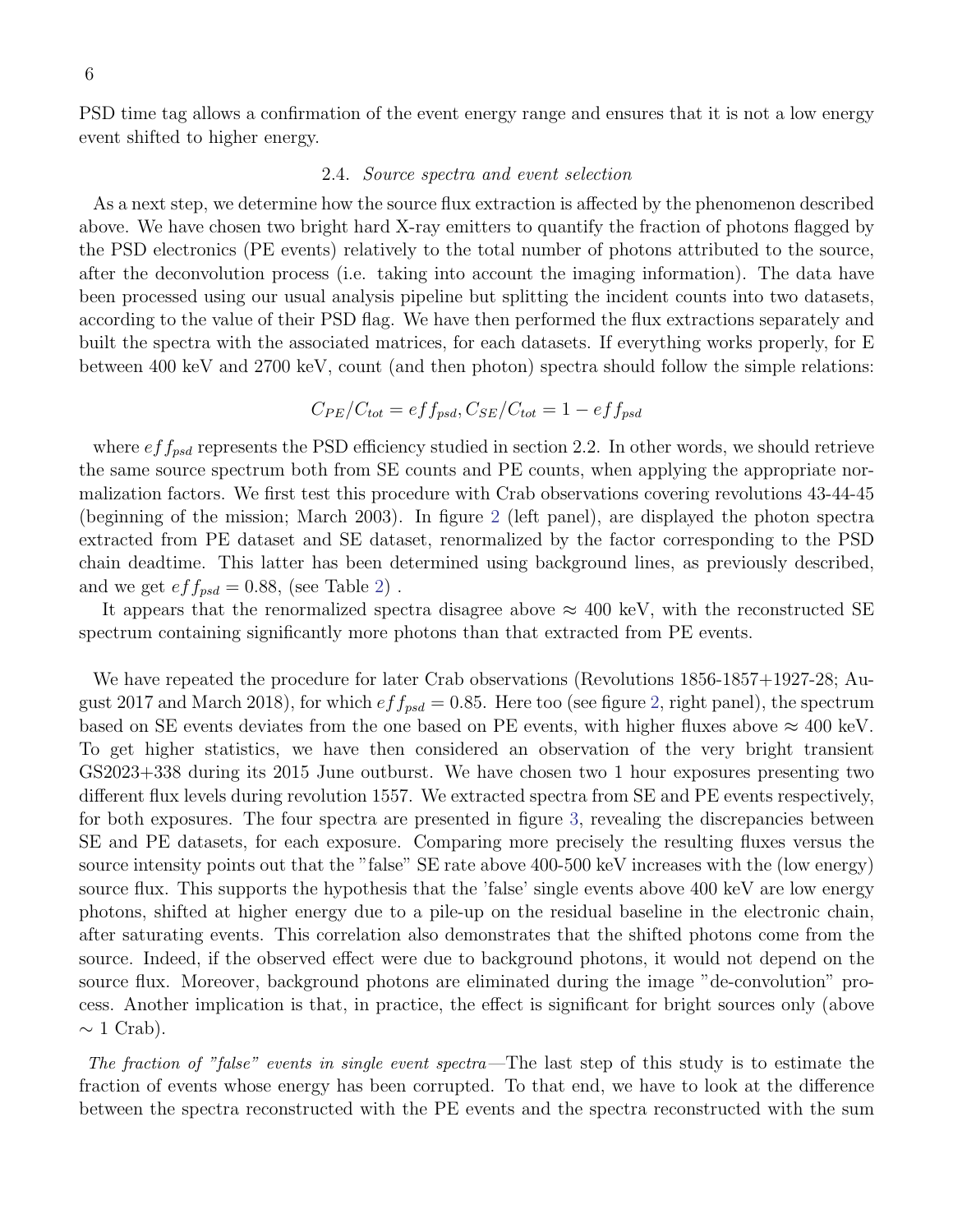

<span id="page-6-0"></span>Figure 2. Crab Nebula spectra obtained with SE and PE datasets for 2003 (left panel) and 2017-2018 (right panel) observations.

of the PE and SE events. We then compare the excess photon flux in the later to the source flux at 60 keV (representative of the source low energy flux). This ratio has been computed for source intensities ranging from 1 to 40 Crab. We found that the flux of "false" SE events in the 350-2000 keV energy range represents 0.12% to 0.20% of the 60 keV flux (expressed in  $ph \ cm^{-2} s^{-1}$ ). This fraction depends on the saturating event flux and on the source spectral shape at low energy.

#### 2.5. Instrumental study conclusions

From the investigations presented above, we conclude that the primary electronic chain (AFEE) of the SPI detector plane displaces a tiny fraction of the analyzed photons toward higher energies. Because celestial sources emit many more photons at low energy than at high energy, even if only a small fraction of low energy photons are shifted, their number may be commensurable to the photons produced above  $\approx 400$  keV. It becomes negligible as soon as the source flux is more important. Moreover, this effect increases with the source intensity and must be taken into account for bright sources (1 Crab for a typical observation of one revolution). However, we have shown that, due to a more complex triggering scheme, the PE events are not affected by this electronic problem. Thus, the obvious solution is to use the PE events whenever this is possible. Further details on the recommendations for a reliable data analysis can be found in Appendix B.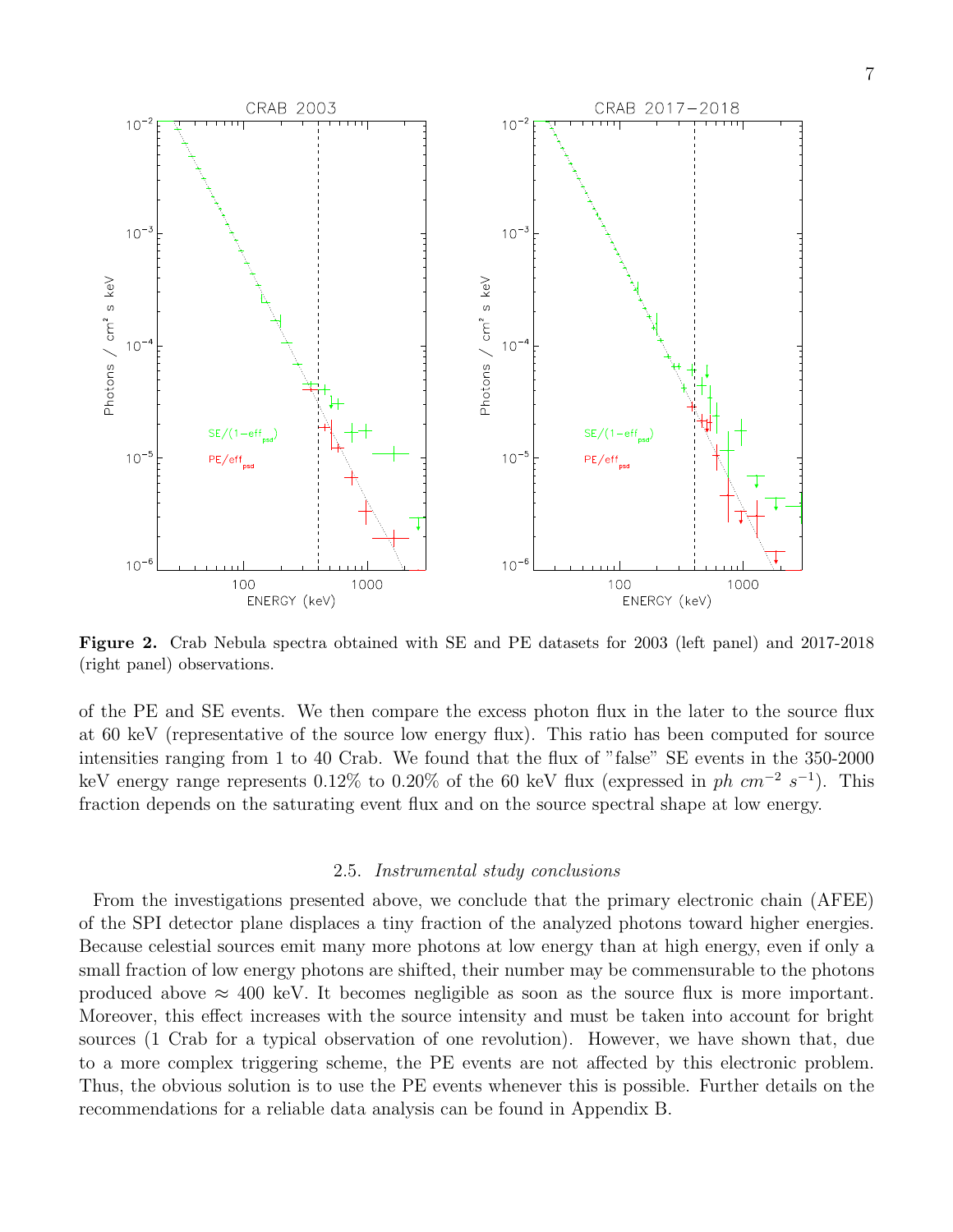

<span id="page-7-0"></span>Figure 3. GS2023+338 spectra for SE and PE datasets for two flux levels.

### 3. ON THE HIGH-ENERGY EMISSION OF THREE BRIGHT HARD X-RAY SOURCES

We apply the procedure described above to the spectral analysis of three among the brightest hard X-ray emitters: the Crab Nebula, GS2023+338 (which reaches intensity levels of 30-40 Crab during its 2015 outburst) and MAXI J1820+070 (which reaches an intensity of 4 Crab during its 2018 outburst).

### 3.1. Crab Nebula

The Crab Nebula is the brightest persistent source in the hard X-ray sky and often used as a reference in this domain. Its stability in shape as well as in intensity with time (except some flares recurrently observed in the GeV/TeV energy range) makes it possible to handle its global spectral emission from radio to Very High Energy, even from non-simultaneous observations.

In a previous paper [\(Jourdain & Roques](#page-21-4) [2009\)](#page-21-4) reporting on the INTEGRAL SPI observations, we compared spectra obtained during several periods along the first 6 years of the INTEGRAL mission, demonstrating the stability of both the SPI spectrometer and the Nebula spectral emission, within  $\approx$  5% of uncertainty. Here, we apply our refined analysis to provide an updated determination of the hard X-ray/soft gamma-ray emission as measured by SPI. We have used two datasets, one corresponding to the observations performed during the first year of the INTEGRAL mission and the second encompassing ten revolutions performed between 2016 and 2018.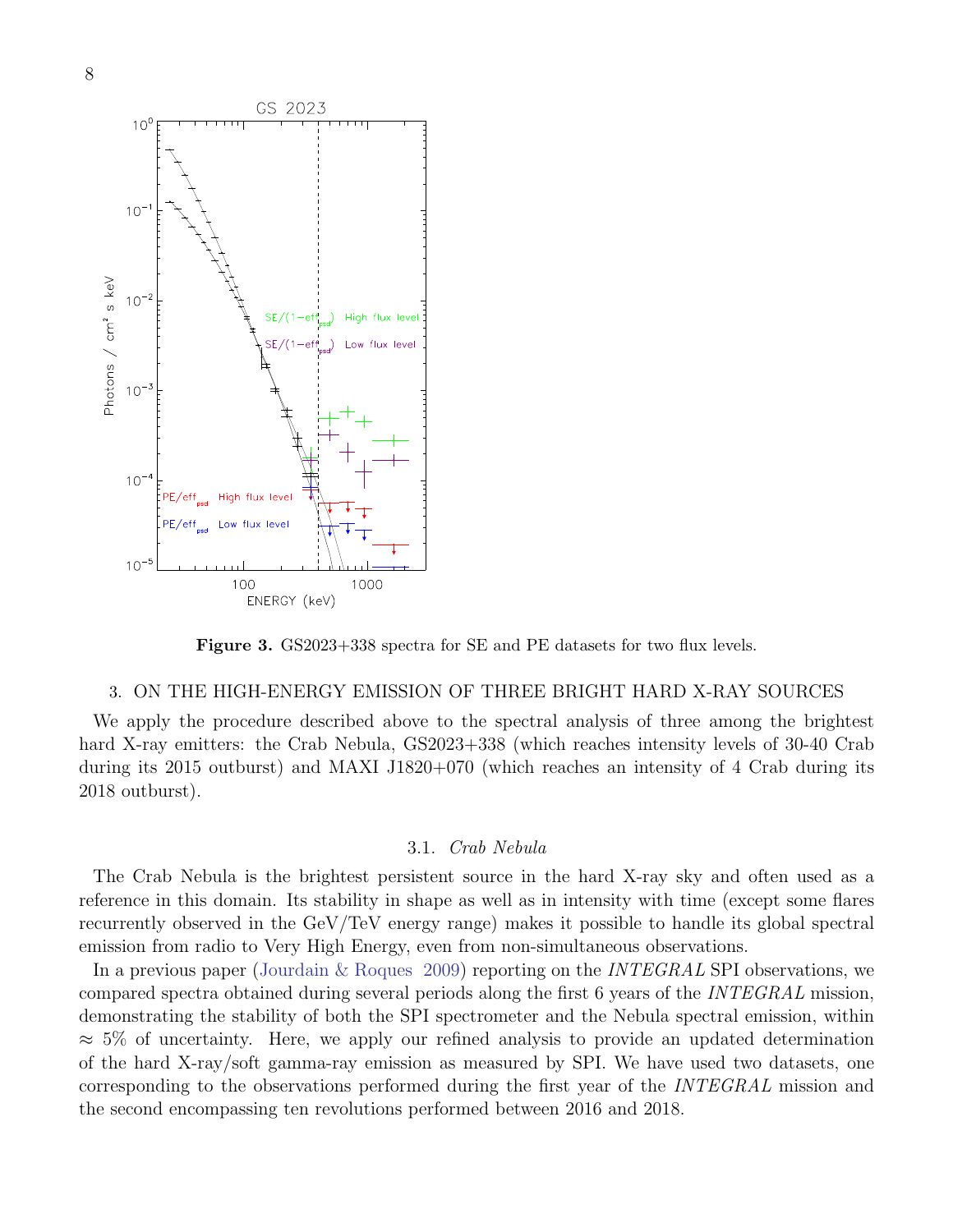

<span id="page-8-0"></span>Figure 4. Crab Nebula spectra from 2003 and 2016-2018 observations.

While the spectral emission is generally well described by a power law in any limited energy range (typically instrument energy ranges), we had pointed out this is not the case in the SPI energy range. Using a broken power law model, the spectral slope evolves from a photon index of 2 to an index of 2.2-2.3 in the 20-1000 keV domain. The energy break had been fixed (to 100 keV), to avoid degeneracy between the parameters and allow an easy comparison of the spectral shape between observations. However, a smooth curvature provides a better description of the data. A continuously varying slope model has been proposed by [Massaro et al.](#page-21-7) [\(2000\)](#page-21-7).

$$
F(E) = A.E^{a+bLog(E/E_0)}.
$$

Unfortunately, this model cannot be extrapolated outside of the considered energy range, since the slope evolves rapidly toward very hard (at low energy) or very soft (at high-energy) values. We opt for a Band model proposed by [Band et al.](#page-21-8) [\(1993\)](#page-21-8) to describe GRB spectral emission, which joins two power laws by a smooth curvature:

$$
A(E) = \begin{cases} A(E) = K(E/100)^{\alpha_1} \exp(-E/E_c) & if E < E_c(\alpha_1 - \alpha_2) \\ A(E) = K[(\alpha_1 - \alpha_2)E_c/100]^{(\alpha_1 - \alpha_2)} (E/100)^{\alpha_2} \exp(-(\alpha_1 - \alpha_2)) & if E > E_c(\alpha_1 - \alpha_2) \end{cases}
$$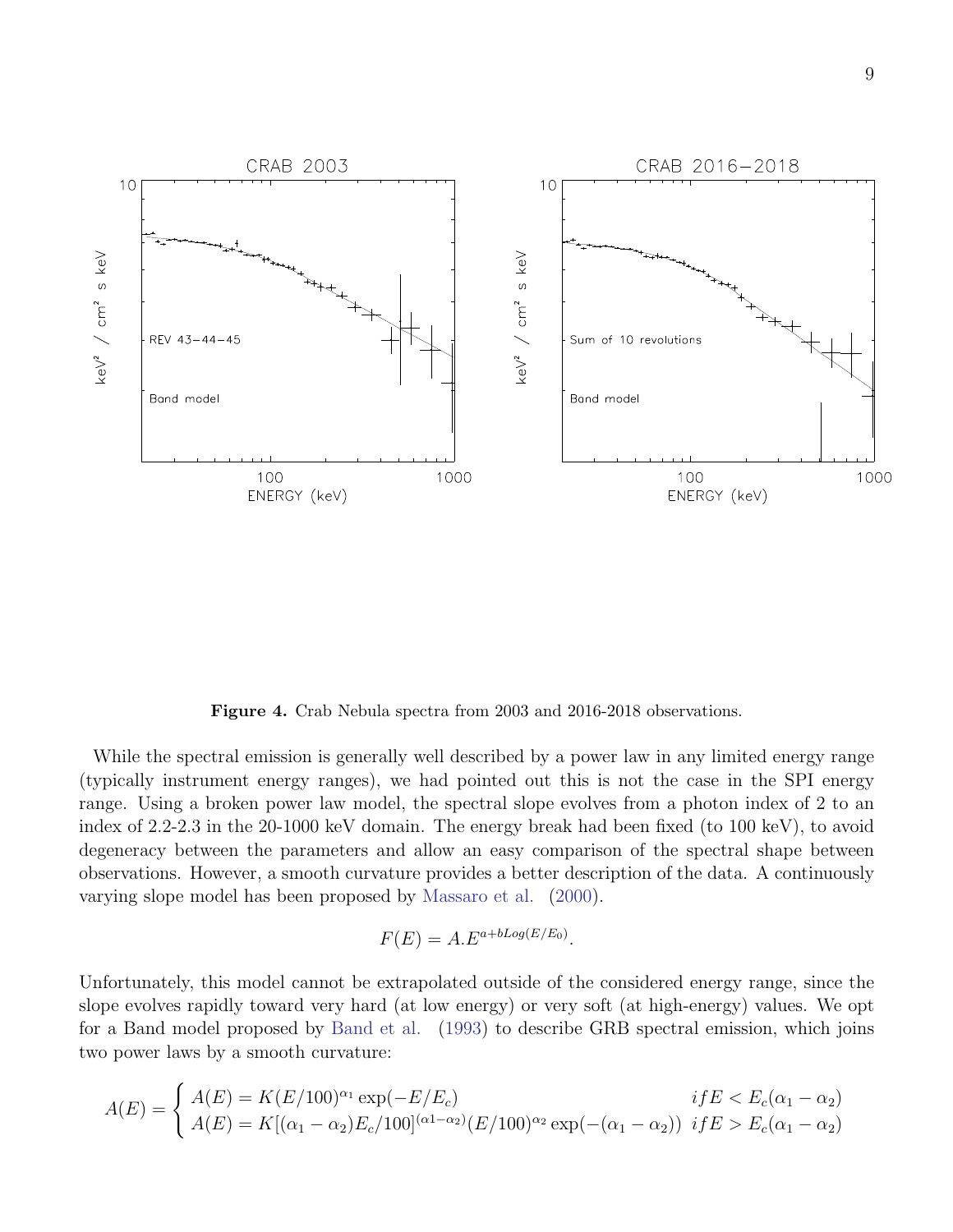where  $\alpha_1$  and  $\alpha_2$  are respectively the low and high-energy power law slopes, and  $E_c$  is a characteristic energy.

The best-fit parameters are given in table [3,](#page-22-2) while both spectra are displayed on figure [4.](#page-8-0) The resulting  $\chi^2_{red}$  values for the Band model are 1.9 and 1.36, to compare to 2.32 and 1.87 for a broken powerlaw model with a free break energy. To minimize the fit degeneracy between slopes and  $E_c$ values, we have fixed  $E_c$  to 500 keV. The shape parameters remain very similar. Note that the global normalization is slighlty decreasing, by less than 5%. A long-term study by [Wilson-Hodge et al.](#page-21-9) [\(2011\)](#page-21-9) has revealed slight but significant variations of the flux (of the order of  $\pm$  1 to 2 % per year), plus a more important evolution (decrease by 7-8 % between 2008 and 2010), affecting the Nebula emission. This result is confirmed by the SPI observations. We have fit the SPI spectra obtained during the same period with a Band model ( $E_c$  fixed to 500 keV) and use the model normalization as the tracer of the source intensity. In fig. [5,](#page-10-0) we compare the evolution of this parameter with the Crab Nebula light curves obtained from FERMI GBM and Swift BAT (averaged over 1 month) to illustrate the good agreement between instruments. While these variations may undermine the "standard candle" status of this source, their amplitudes remain very low and slow around a steady mean, keeping it as the best reliable candidate for instrument cross-calibration and checking.

In conclusion, the curved spectral shape provides an appropriate description of the Crab Nebula emission, improving substantially the  $\chi^2$  values relatively to a broken power law model in the hard X-ray domain. It could be used to fit the source emission from X-rays up to MeV region or more, in particular for cross calibration purposes. Lastly, the Crab Nebula emission appears very stable in shape and in intensity for these two periods 15 years apart.

## 3.2. GS2023+338 high-energy emission

The INTEGRAL mission provided a large coverage of the GS2023+338(=V404 Cygni) 2015 summer outburst. The most active part of the outburst occurred during revolutions 1554 to 1557 (see INTEGRAL observation information in Table [4\)](#page-23-0). Fig. [6](#page-11-0) displays the flux evolution of  $GS2023+338$ on a ≈1 hr timescale for energies from 20 to 300 keV, and a ≈ 6 hour timescale from 300 keV to 2 MeV for statistical reasons. Beyond the huge variability of the source, we can see that the flux evolution is energy dependent. In this paper, we focus on the high-energy emission of this impressive transient source, by comparing the source behavior during four flaring episodes, identified by vertical dashed lines in Fig. [6.](#page-11-0)

We have built individual spectra along each of the considered flares and fit them within Xspec. Two components are needed to describe the spectral emission of GS2023+338 between 20 keV and ≈1 MeV, as for Cygnus X-1 and other bright hard X-ray emitters. For the low energy part (between 20 and 100-150 keV), several scenarios can be assumed. Usually, one assume a Comptonization of low energy photons (from an accretion disk) by a hot electron population in thermal equilibrium, with a reflection component. However, GS2023+338 presents a unusual curvature below 30-50 keV, which can be reproduced allowing either a characteristic temperature of 5-7 keV for the seed photon population (in this case, it is probably produced by synchrotron emission) or a strong absorption, with typical column density of a few  $10^{23}$ cm<sup>-2</sup>. We also notice that this curvature makes the low energy spectral shape resembling to a reflection dominated (or pure reflection) emission. Since it is impossible to discriminate between all these possibilities, we have investigated two extreme scenarios to account for the first component: the first one relies on an absorbed Comptonization component (seed photon temperature fixed to 0.3 keV), without reflection, to limit the number of free parameters,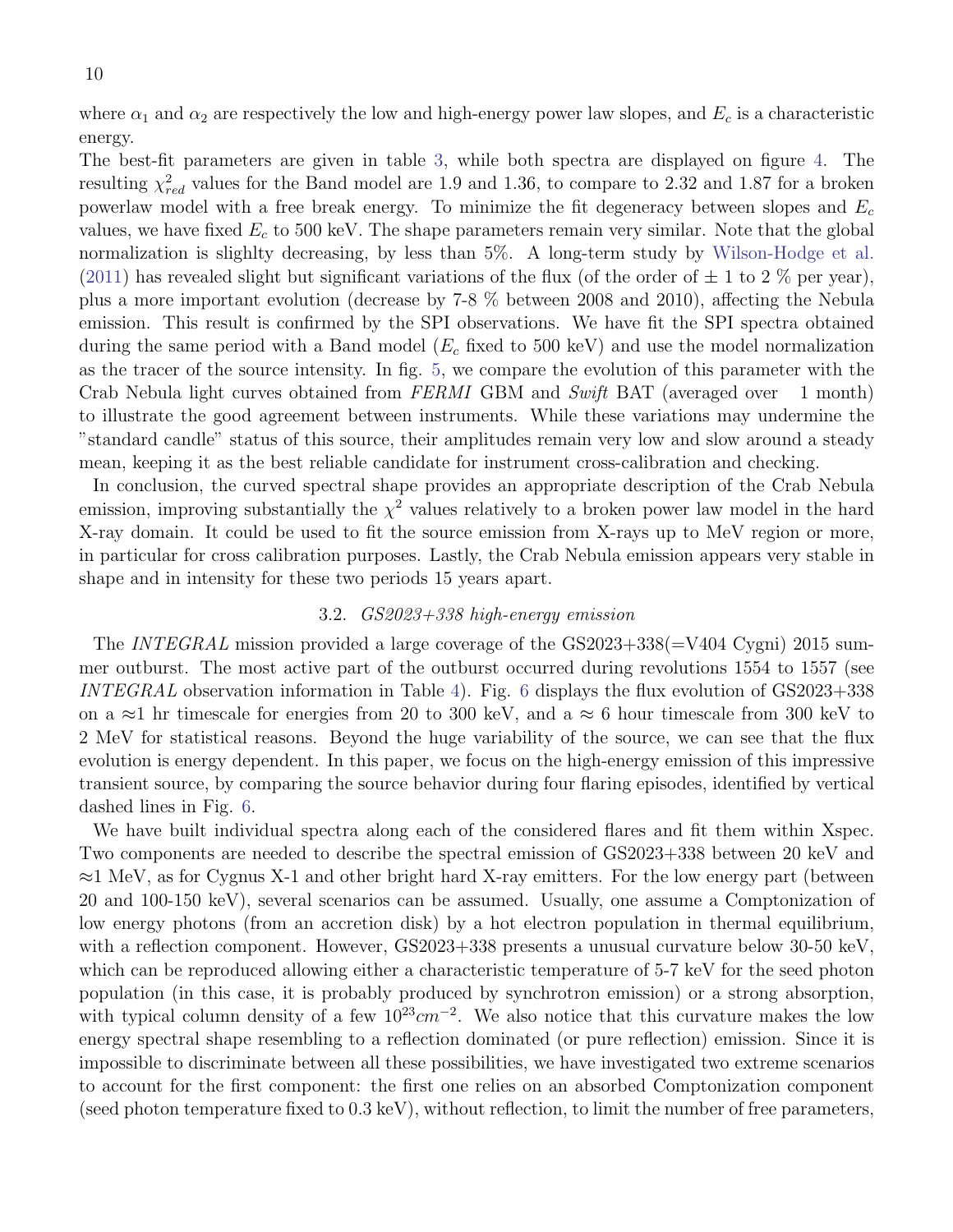

<span id="page-10-0"></span>Figure 5. Crab Nebula flux evolution, with statistical errors only. Fermi GBM Earth occultation results provided by the Fermi GBM Earth occultation Guest Investigation teams at NASA/MSFC and LSU.  $Swift/BAT$  transient monitor results are provided by the  $Swift/BAT$  team.

while in a second step, we will consider a pure reflected emission.

The second component extends up to  $\approx 800 \text{ keV}$ . We modeled it by a cut-off power law, with a photon index of 1.6 and an energy cutoff of 220 keV. Due to the lack of statistics, we let the normalization as the only free parameter. The value of the power law index could interplay with the Comptonization parameters (kT and  $\tau$ ). However, we have checked that the global conclusions of our study remain unaffected. As a last assumption in our approach, we have favored scenarios where the source configuration presents the highest stability. In this idea, for each flare, we have fitted simultaneously all the spectra obtained on the one scw (∼ one hour) timescale, and sought for the minimum of free parameters. We thus started with the same parameter values (except all normalization factors) for the given set of spectra, and then freed them one by one, when justified by the  $\chi^2$  improvement.

Highly absorbed Comptonization emission model—The model considered here is, in Xspec language: wabs\*compTT+cutoffpl. The best-fit parameters are given in Table [4](#page-23-0) while the spectral evolutions during each of these flares are displayed in fig. [7.](#page-12-0) The temperature of the Comptonizing electron population can be set constant within each flare and almost constant (22 to 27 keV) from one flaring episode to the other. Conversely, the electron density is required to vary, more or less according to the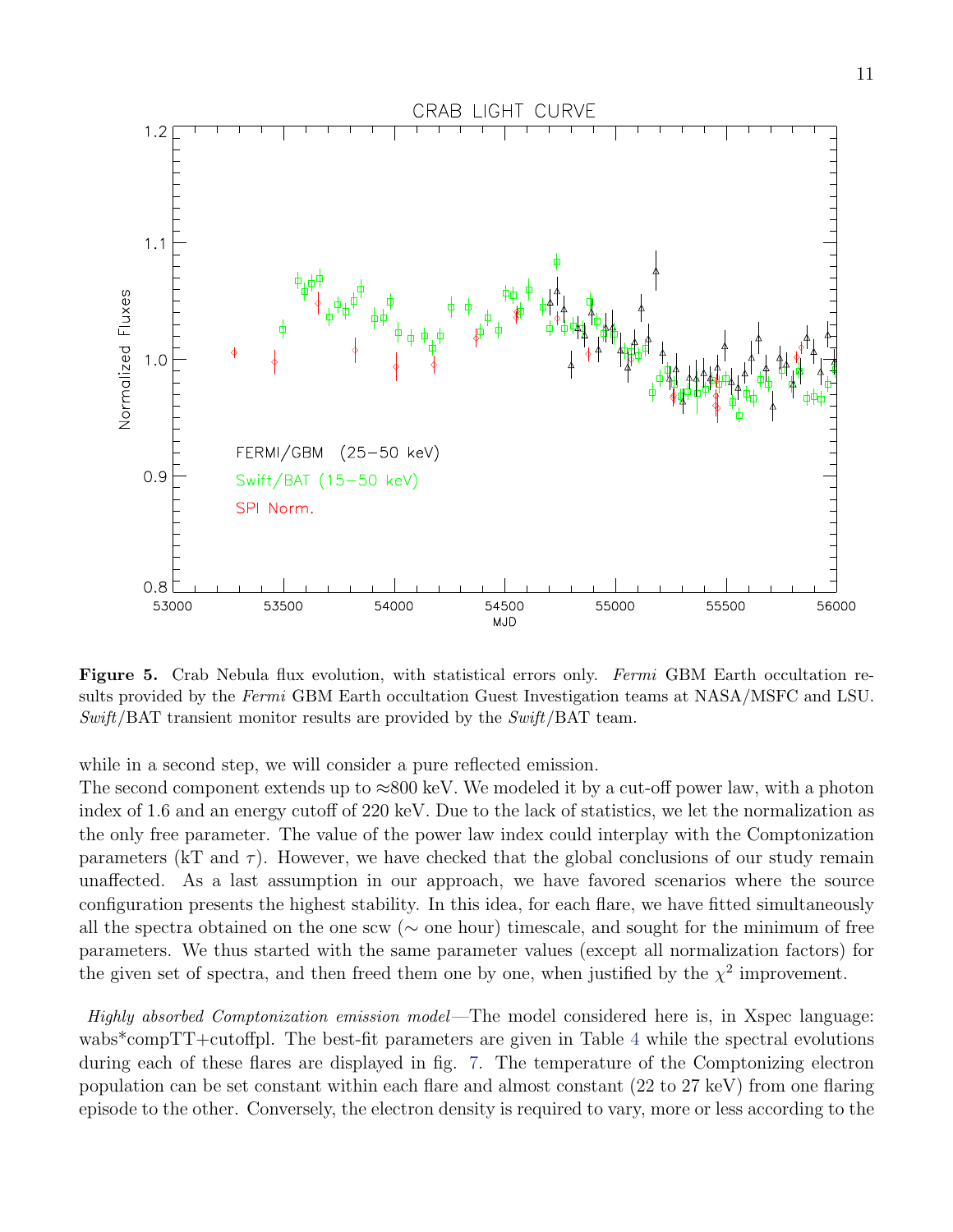

<span id="page-11-0"></span>Figure 6. Light curves observed for GS2023+338 by *INTEGRAL* SPI in six energy bands, from the 15th to the 27th of June, 2015. The timescale is 1 scw (i.e.  $\approx$  1 hour) for the three low energy bands and 6 scw for the three high-energy bands.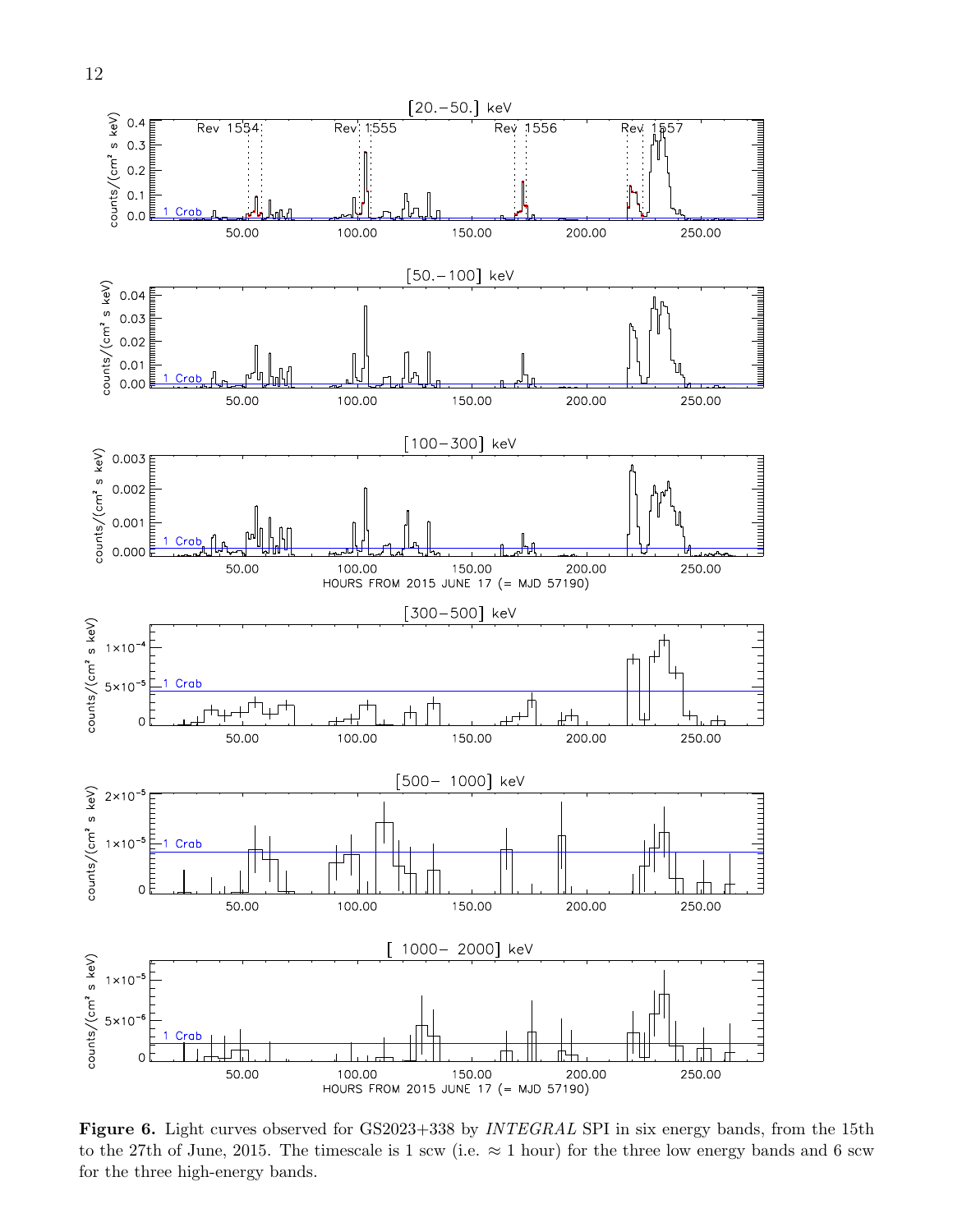



<span id="page-12-0"></span>Figure 7. Spectral evolution for the 4 flares marked in fig[.6.](#page-11-0)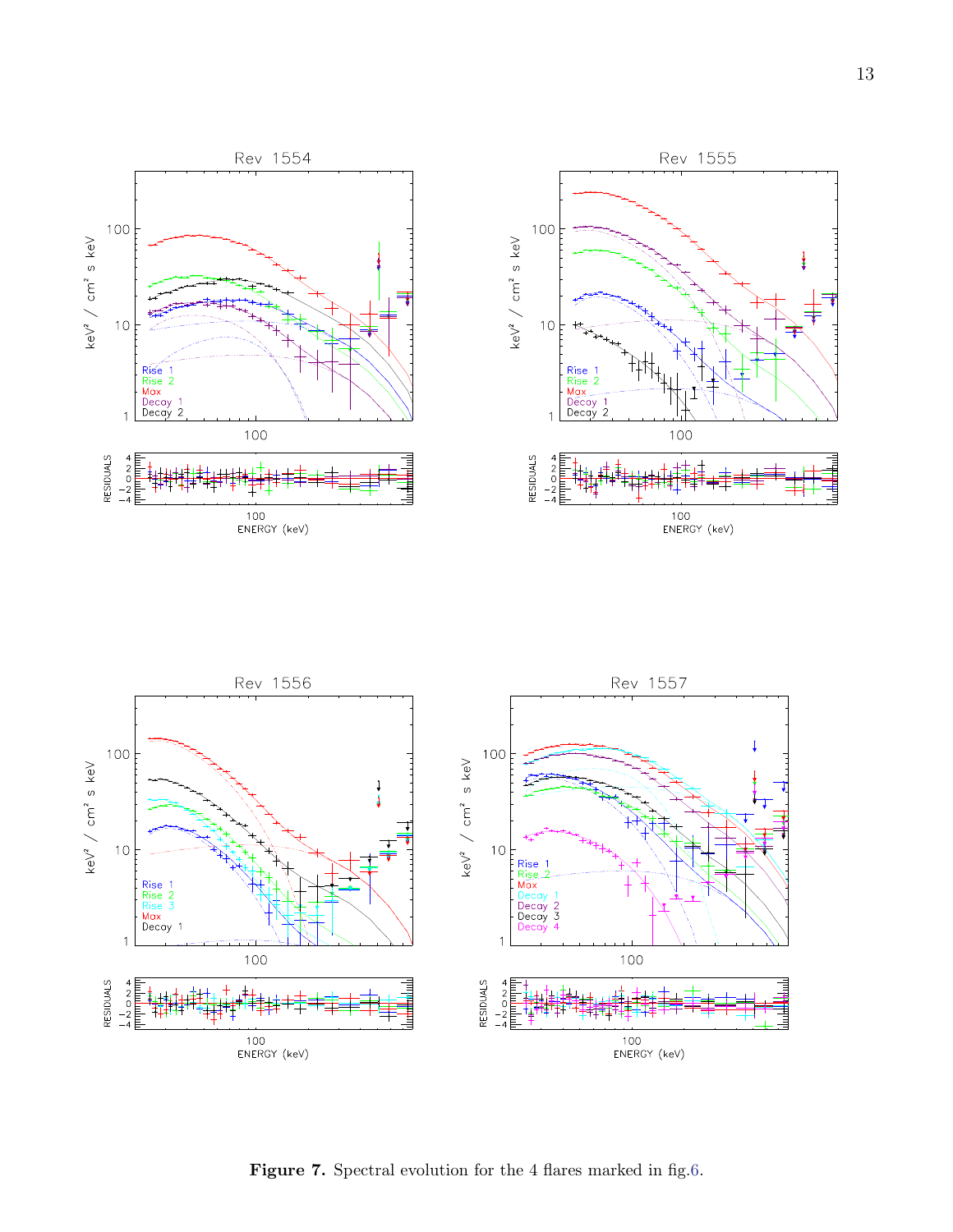flare. As spectra are averaged over  $\approx 1$  hour, whereas the source varies on much shorter timescales, kT and  $\tau$  are to be taken as indicative values of a macroscopic comportment. Moreover, these two parameters suffering from degeneracy in the Compton fit procedure, the  $\tau$  evolution might be seen more conservatively as the evolution of the Compton y-parameter.

The absorbing medium is stable ( $N_h$  around 8  $\times 10^{24}$  cm<sup>-2</sup>) for the revolutions 1554 and 1557. For the revolutions 1555 and 1556, the absorber is thicker at the beginning of the flare (above  $10^{25}cm^{-2}$ ), then becomes thiner. At the end of the revolution 1555 flare (corresponding to the lowest flux level among our sample), no absorption at all affects the source emission above 20 keV.

Along with the  $N_h$  parameter, the source variability is driven by the optical depth and the intensity of the cutoff power law relatively to the Compton component. We define its fractional contribution,  $f_{HE}$ , as the ratio of the powerlaw flux over the total flux, in the 20-150 keV energy band (see last column of Table [4\)](#page-23-0). The variations of these three parameters explains the spectral shape evolutions observed in fig. [7.](#page-12-0) For revolutions 1555 and 1556, the high energy contribution and the optical depth values are both weak with little changes. The most impacting parameter is the absorbing column density, but it affects only the low energy part (below  $\sim 50 \text{ keV}$ ). In contrast, for revolutions 1554 and 1557,  $f_{HE}$  and  $\tau$  values are higher and vary, what a more, in a correlated manner. This results in a complex variability pattern. However, the correlation observed between  $f_{HE}$  and  $\tau$  points out an evolution more organized than it seems.

What about the X-ray emission?—In the scenario explored above, the huge column density values prevent the detection of any X-ray emission related to the Comptonization region. X-ray observations are thus crucial to test the proposed model and may help to constrain it. In particular, NuSTAR provides invaluable information, with high quality spectra reported by [Walton et al.](#page-21-10) [\(2017\)](#page-21-10). There are no simultaneous observations between  $NuSTAR$  and  $INTEGRAL$  during flare episodes. Nonetheless, we have tried to take into account the elements deduced from  $NuSTAR$  observations to improve our view of the GS 2023+338 geometry. A major feature observed in the X-ray band is the reflection component and more particularly the 6.4 keV iron line. We thus consider an alternative model with an important reflection component and no or thin absorbing medium. We use a scenario based on a pure reflected emission to account for the emission between 20 and 100-150 keV, with still a cutoff power law for the higher energy emission (Xspec command: model=reflect\*compTT+cutoffpl, with rel refl parameter fixed to -1). It stands e.g. for a source geometry where the Comptonizing region is seen by reflection on the inner part of an optically thick torus, while the second component (for instance produced by a jet) is emitted from outside the torus. This model provides an acceptable description of the SPI data, even if  $\chi^2$  values are slightly higher than for the first scenario. Despite the absence of simultaneous data, we have used the Xspec tool to plot the model spectra in the NuSTAR band, in order to compare qualitatively the X-ray emission expected from our results and the NuSTAR observations. Fig[.8](#page-14-0) displays the theoretical spectra expected from the INTEGRAL best-fit parameters obtained from the spectral fitting of the first flare of the revolution 1557. A comparison with spectra presented in [Walton et al.](#page-21-10) [\(2017\)](#page-21-10) indicate that such a model could reconcile X-ray and hard X-ray observations, at least quantitatively. In particular, the fluxes predicted in the 3-79 keV energy band (between 10 and 35  $10^{-8}$  erg cm<sup>-2</sup> s<sup>-1</sup>) are quite commensurable with those reported in [Walton et al.](#page-21-10) [\(2017\)](#page-21-10).

To conclude this study, the hard X-ray spectra observed from GS2023+338 require a peculiar configuration of the emitting region. A first hypothesis relies on a Compton component with a very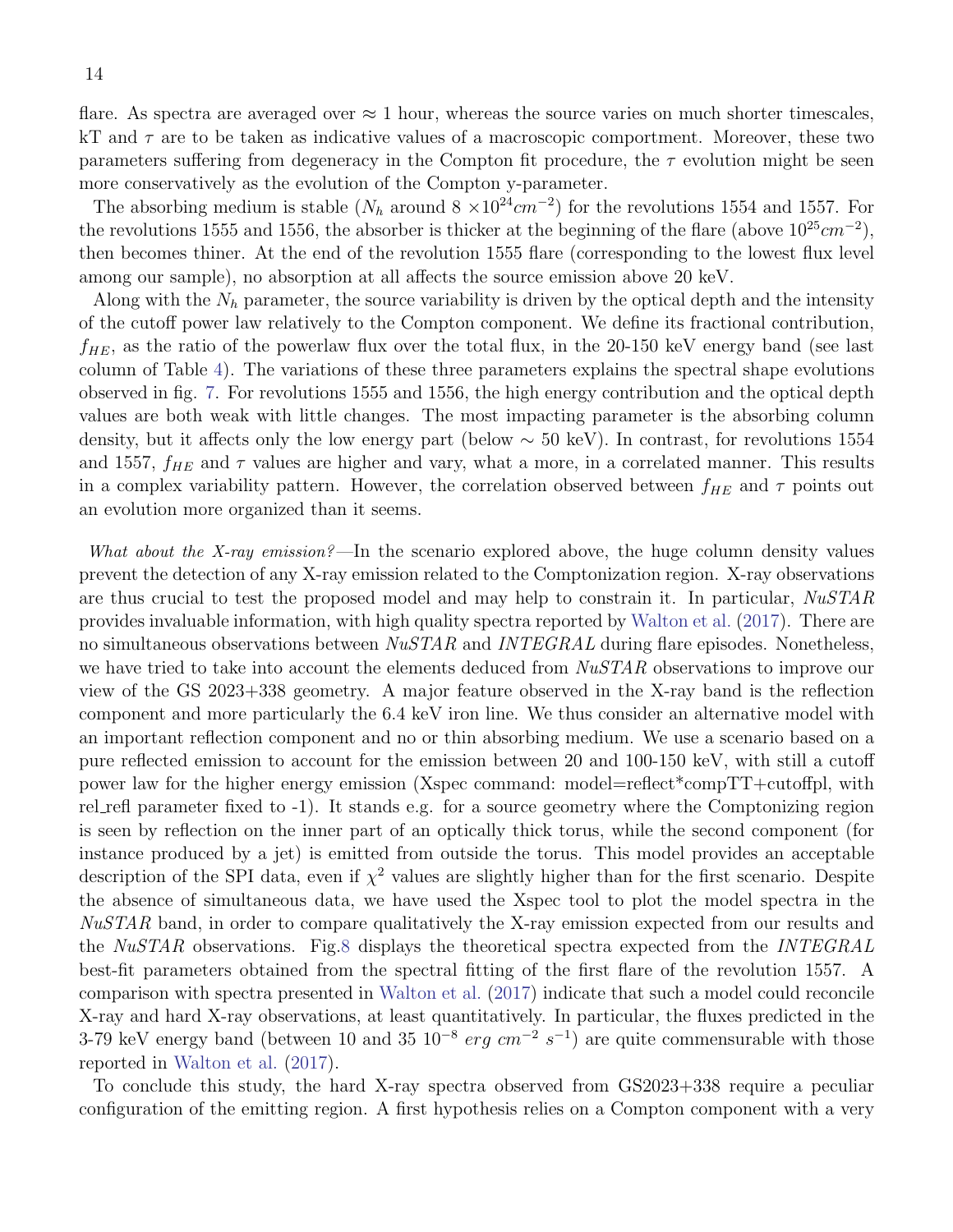

<span id="page-14-0"></span>Figure 8. Theoretical spectra from best fit model for revolution 1557.

thick medium around the source and thus imposes that the observed X-ray photons are emitted from a separate region. A second scenario corresponds to a geometry where the primary Compton emission is hidden: we observe a pure reflected component. Both models are completed witha second component to describe the high-energy tail. Various solutions in-between these two extreme scenarios (with the presence of both reflection and absorption) might provide similarly acceptable description of the data. The main point to note is that, in all cases, the primary emission below 10 keV is closely related to the high-energy tail observed above 200 keV. Indeed, [Walton et al.](#page-21-10) [\(2017\)](#page-21-10) propose that the X-ray continuum observed during the flares (modeled with a cut off power law) comes from transient jet ejection events. Its identification with the component emerging above 200 keV, at least during the flaring periods of GS2023+338, deserves a further building. Yet, such a scenario would significantly change our view of the mechanisms at work in the low and high-energy photon production at least during this intense and extraordinary outburst.

# 3.3. MAXI J1820+070

MAXI J1820+070 has been discovered by the MAXI/GSC instrument on the 2018, March 11 [\(Kawamuro et al.](#page-21-11) [2018\)](#page-21-11). The *INTEGRAL* mission has started a dedicated ToO campaign on the 16th of March. The log of the observations is presented in Table [5.](#page-24-0)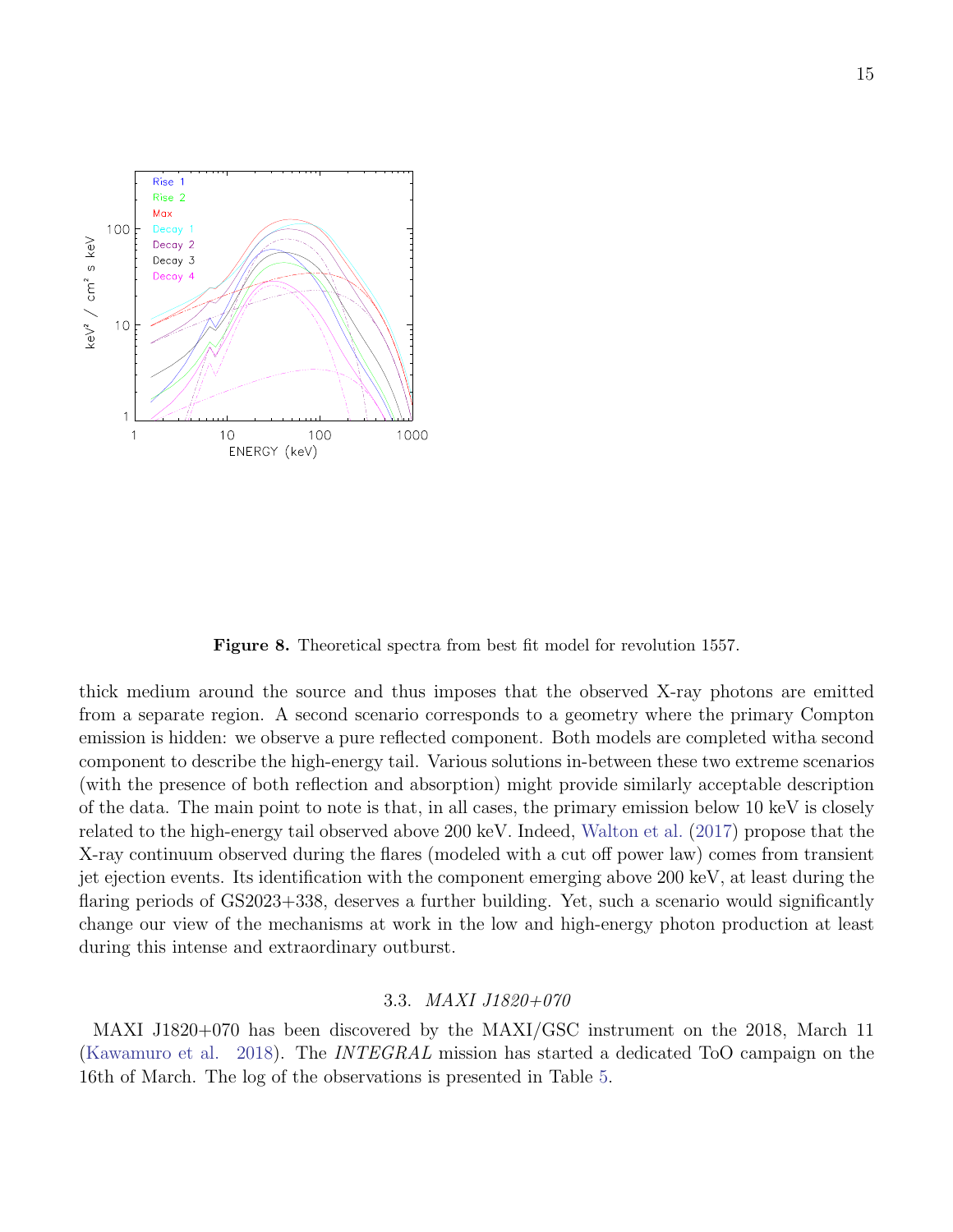

<span id="page-15-0"></span>Figure 9. Light curves of MAXIJ1820+070 in two energy bands. The dot-dashed line corresponds to 1 Crab.



<span id="page-15-1"></span>Figure 10. Hardness ratio evolution of MAXIJ1820+070

Light curves and Hardness ratios—Fig. [9](#page-15-0) displays the temporal evolution of the source in two energy bands (20-50 keV and 100-300 keV) for the INTEGRAL follow-up period (2018-03-16 to 2018-05-08 or MJD 58193 to 58246).

The source intensity presents a smooth rising, reaching its maximum at  $\approx 4$  Crab, in the 20-50 keV energy band,  $\approx 12$  days after its first detection. Then, its intensity decreases regularly with a marked slowing down in the decay around MJD 58206. The high-energy emission (100-300 keV) reaches its maximum before the low energy (MJD 58195 and 58200 respectively). Moreover, during the bump displayed by the low energy emission light curve, the high-energy emission remains almost stable and then decreases slower than the low energy part. This decoupling between the low and high-energy parts is illustrated in fig. [10](#page-15-1) with the evolution of the source hardness versus time. Another way to see the spectral evolution is proposed in fig. [11](#page-16-0) through HR-flux diagrams.

The source emission clearly behaves differently before and after MJD 58206. On each figure, we plot in blue color the points just after this date. Before MJD 58206, the spectral shape at low energy (20-100 keV) softens when the flux increases and conversely, with a very close relation between the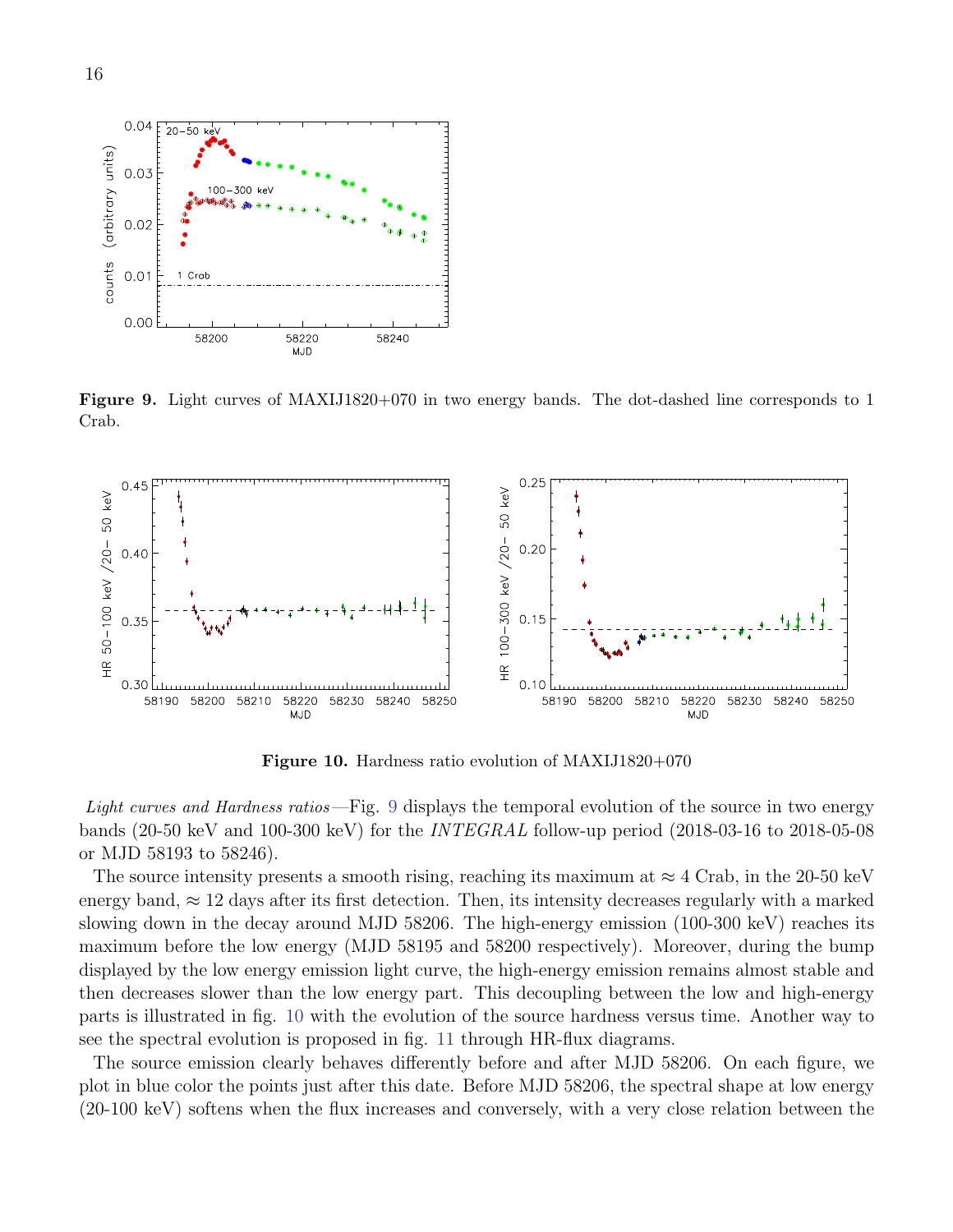

<span id="page-16-0"></span>Figure 11. Hardness ratio versus flux evolution of MAXIJ1820+070.

flux and the hardness. After MJD 58206, the spectral shape below 100 keV remains unchanged  $(HR = constant,$  left panels in fig. [10](#page-15-1) and [11\)](#page-16-0). At higher energy, the anti-correlation between the hardness and the flux is observed all along the burst (right panel of fig. [11\)](#page-16-0), but the evolution follows a separate track after MJD58206.

Spectral analysis —To explore more precisely the evolution of the source emission, we have built the spectra corresponding to each of the 42 temporal bins used in fig. [9.](#page-15-0) A few of them are displayed in fig. [12](#page-17-0) to illustrate the spectral behavior of the source along its outburst. It makes clear the dissimilarity of the evolution of the source emission during the rising (left panel) and decay (right panel) phases. At the beginning of the outburst, the peak energy shifts from 100 to 50 keV. It remains at this value during the decay.

All the above results suggest that two different components contribute to the observed emission. First tests on a sample of spectra confirm that a Comptonization law fails to describe the highenergy data, beyond the Comptonization roll-off, i.e. above 100-150 keV. We thus performed a global spectral analysis based on a two component model: a Comptonization law, with a reflection component, and a fixed shape cutoff powerlaw (photon index  $= 1.6$  and energy cutoff  $= 200 \text{ keV}$ ). In this model, the free parameters are: the reflection factor (Rref), the temperature and optical depth of the Comptonizing population (kT,  $\tau$ ) and the normalizations of both components. It is not possible to constrain together the three shape parameters. Fixing the reflection amplitude to 1 appears as a reasonable assumption. In this framework, we fit the 42 source spectra to obtain the evolution of kT and  $\tau$  along the outburst. The findings are presented on fig. [13](#page-18-0) together with the resulting  $\chi^2$ . After a first period where the source parameters evolve dramatically, both kT and  $\tau$  display a more stable comportment, the first one slightly increasing, the latter slightly decreasing. This anti-correlated evolution reminds the  $kT/\tau$  degeneracy, leading us to fix still one more parameter. The results corresponding to both solutions (kT fixed to 25 keV, left panel and  $\tau$  fixed to 2.25, right panel) are presented in fig. [14.](#page-19-0)

The  $\chi^2$  values remain comparable to those obtained with both parameters varying, except for the very first observations when  $\tau$  is fixed. Indeed, the source evolution during the first revolution is more pronounced than during the remaining of the outburst. In our fits, it results in large values of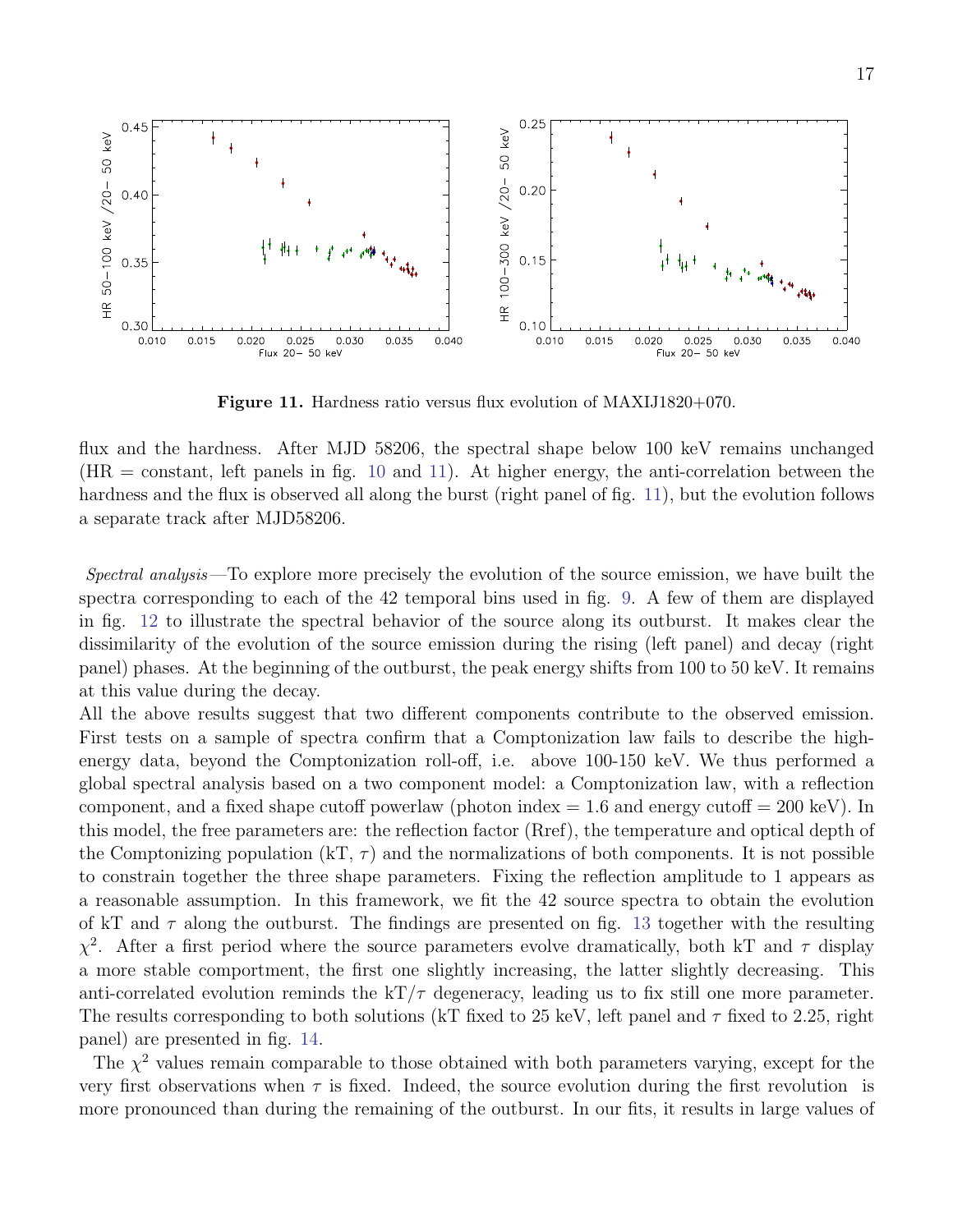

<span id="page-17-0"></span>Figure 12. Spectral evolution of MAXIJ1820+070.

kT or  $\tau$  (or Rref, if we fix kT and  $\tau$ ), suggesting that a more complex scenario has to be considered for this period. Looking now at the powerlaw component contribution (2nd panel from bottom), we notice that the best fit normalization is not significantly affected by the low energy model, except again during the first revolution. Indeed, the powerlaw amplitude evolution basically corresponds to that of the 100-300 keV flux displayed in fig. [9,](#page-15-0) with a moderate increase and limited decrease.

A number of sources present such a hard tail, independent of the Comptonization emission. The best example is Cyg X-1 with the detection of a strong polarization, [\(Laurent et al.](#page-21-12) [2011;](#page-21-12) [Jourdain et](#page-21-13) [al.](#page-21-13) [2012\)](#page-21-13), strongly suggesting that the high-energy component is related to the presence of a jet. For MAXI J1820+070, another argument supports this hypothesis since a significant radio emission has been reported during the period covered by our observations. Moreover, this emission does not vary too much, in contrast to the X-ray emission. It declines by less than 15% from MJD58195 to MJD 58225 [\(Trushkin et al.](#page-21-14) [2018\)](#page-21-14), similarly to the 100-300 keV flux reported here. MAXI J1820+070 is thus clearly another example, where a common population for radio and high-energy emission should be considered.

#### 4. CONCLUSIONS

In the first part of the paper, we discuss the generation of spurious events by the analog front-end electronics. We establish that a tiny fraction of low energy photons is displaced towards high energies, during the recovery time of the electronics after a saturating event. Then, we demonstrate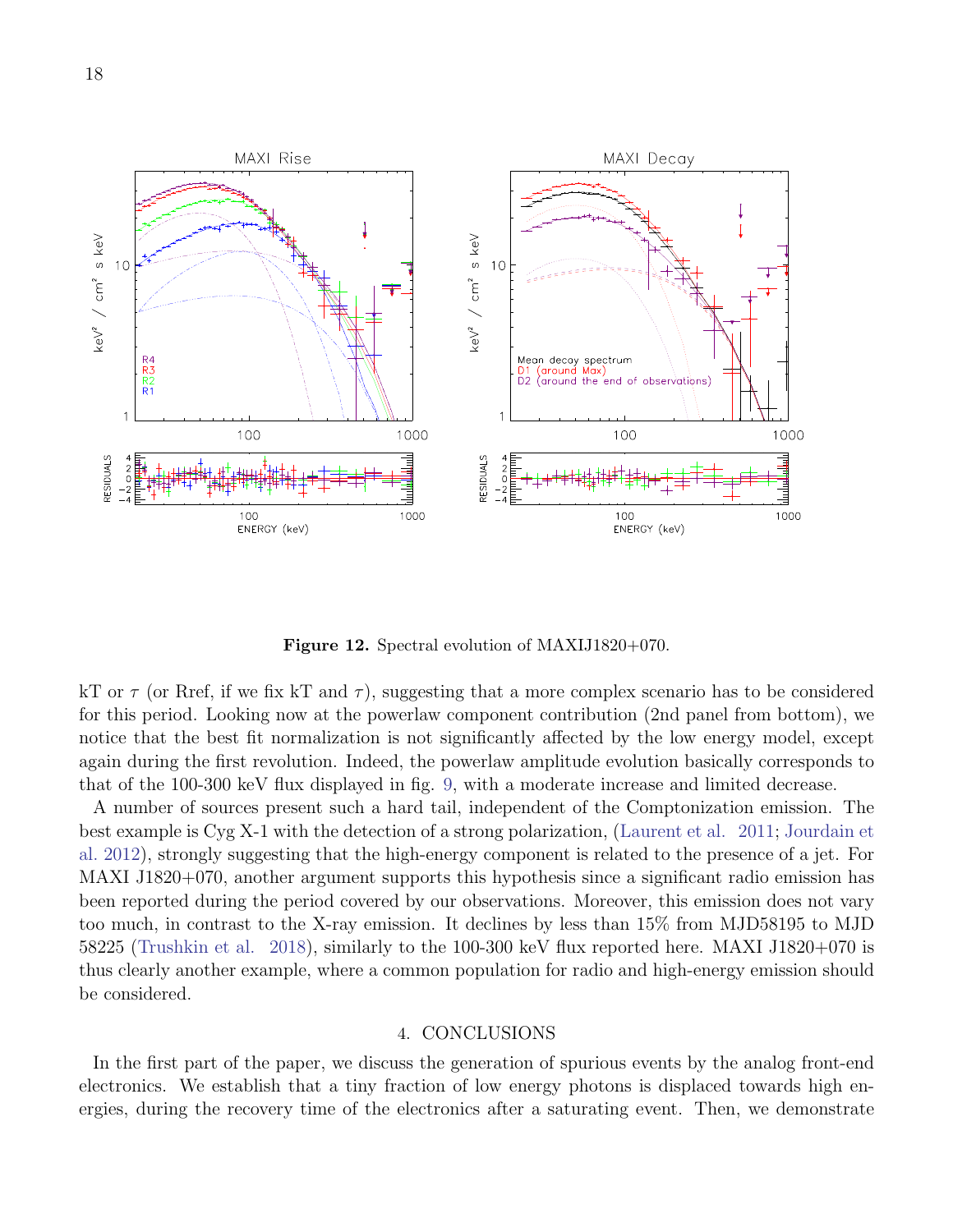

<span id="page-18-0"></span>Figure 13. Evolution of spectral fit parameters MAXIJ1820+070, reflection factor fixed to 1.

that, thanks to the capabilities of the SPI triggering scheme, the phenomenon occurs only in the SE flagged events while the PE flagged events are immune to it. We show that the presence of these spurious events has a dramatic effect on the spectra of celestial sources above 400 keV, when these sources exhibit a high, low-energy flux level (above 1 Crab), and that simple rules concerning SPI event selection lead to systematic error free spectra.

In a second part, we study the spectra of three bright hard X-ray sources using these simple recommendations. The Crab Nebula spectral shape evolves smoothly from a slope of  $\approx 2$  in the low energy range (20-50 keV) towards a slope of 2.2-2.3 above 150 keV. The best description of the data is obtained when using the Band model [\(Band et al.](#page-21-8) [1993\)](#page-21-8), and the spectral shape is remarkably stable over 16 years of observations.

We then analyze four flares occurring during the  $2015$  outburst of  $GS2023+338$  ( $=V404$  Cygni). While the spectral evolution appears complex and varies from one flare to the other, the emission can be described by two components with a limited number of free parameters. Moreover, our re-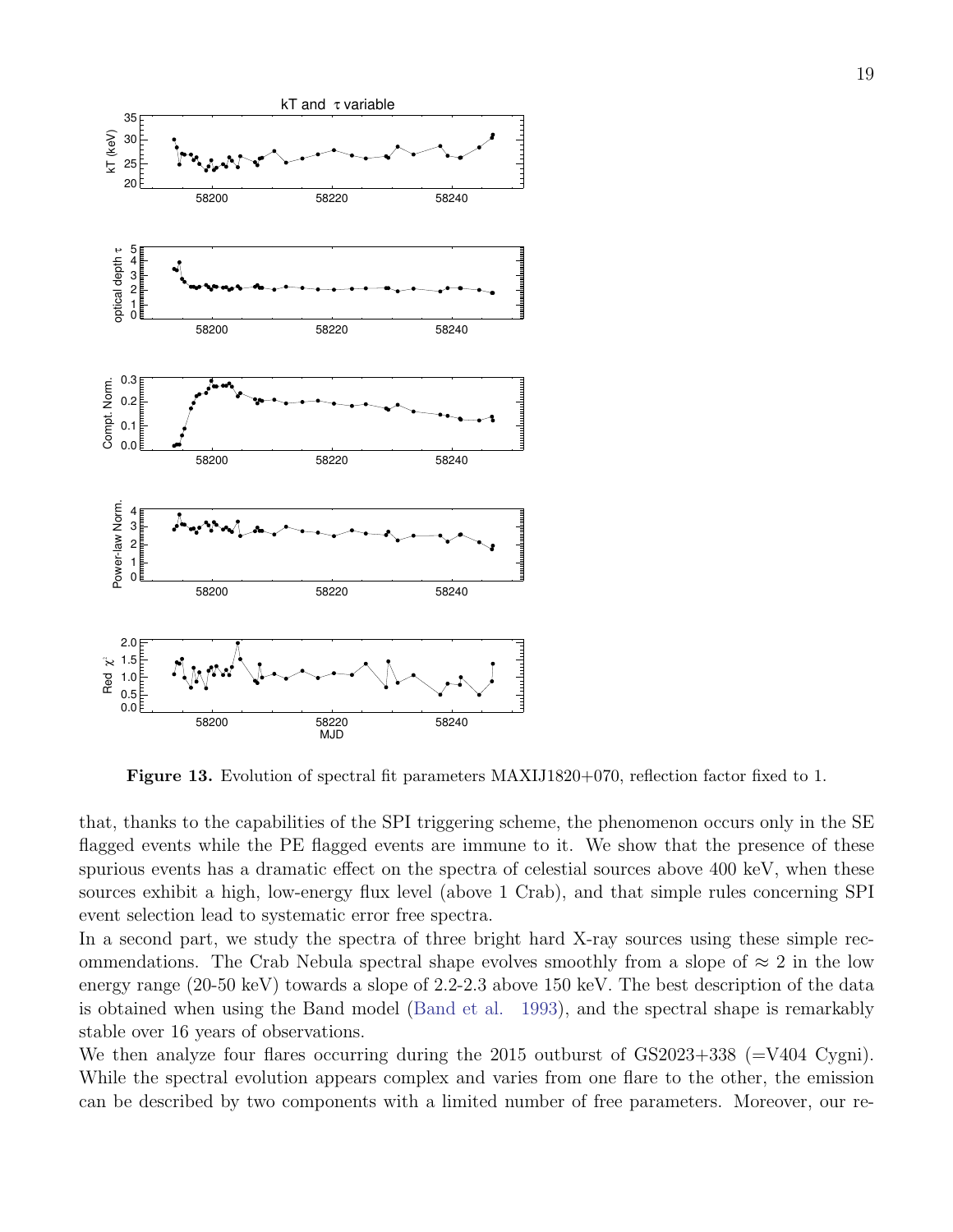

<span id="page-19-0"></span>Figure 14. Evolution of spectral fit parameters MAXIJ1820+070, left panel: kT fixed, right panel:  $\tau$  fixed.

sults suggest that the hard tail dominating the source emission above 150-200 keV may be the same component that the primary continuum observed in the X-ray range.

The last study is devoted to another transient X-ray binary, discovered in 2018 March, MAXI J1820+070. As for GS2023+338 and other X-ray binaries, two independent components contribute to the spectral emission of MAXI J1820+070 in the hard X-ray domain. An interesting result is the decoupling of the temporal evolution of these two components. Also, the source behavior changes a few days after the maximum of the X-ray emission. While the spectral shape evolves dramatically during the rising phase, it remains very stable (kT and  $\tau$  constant) all along the decay, when the source intensity slowly decreases.

### ACKNOWLEDGMENTS

The INTEGRAL SPI project has been completed under the responsibility and leadership of CNES. We are grateful to ASI, CEA, CNES, DLR, ESA, INTA, NASA and OSTC for support.

### APPENDIX

#### A. MORE ON SE VERSUS PE: THE PE/(SE+PE) CURVE

In order to investigate deeper the PE versus SE spectra, the ratio  $PE/(PE+SE)$  versus energy, where PE and SE represent count rates of PE events and SE events respectively, is plotted in figure [15](#page-20-0) for revolution 1557. It appears that this ratio is below the PSD efficiency value measured from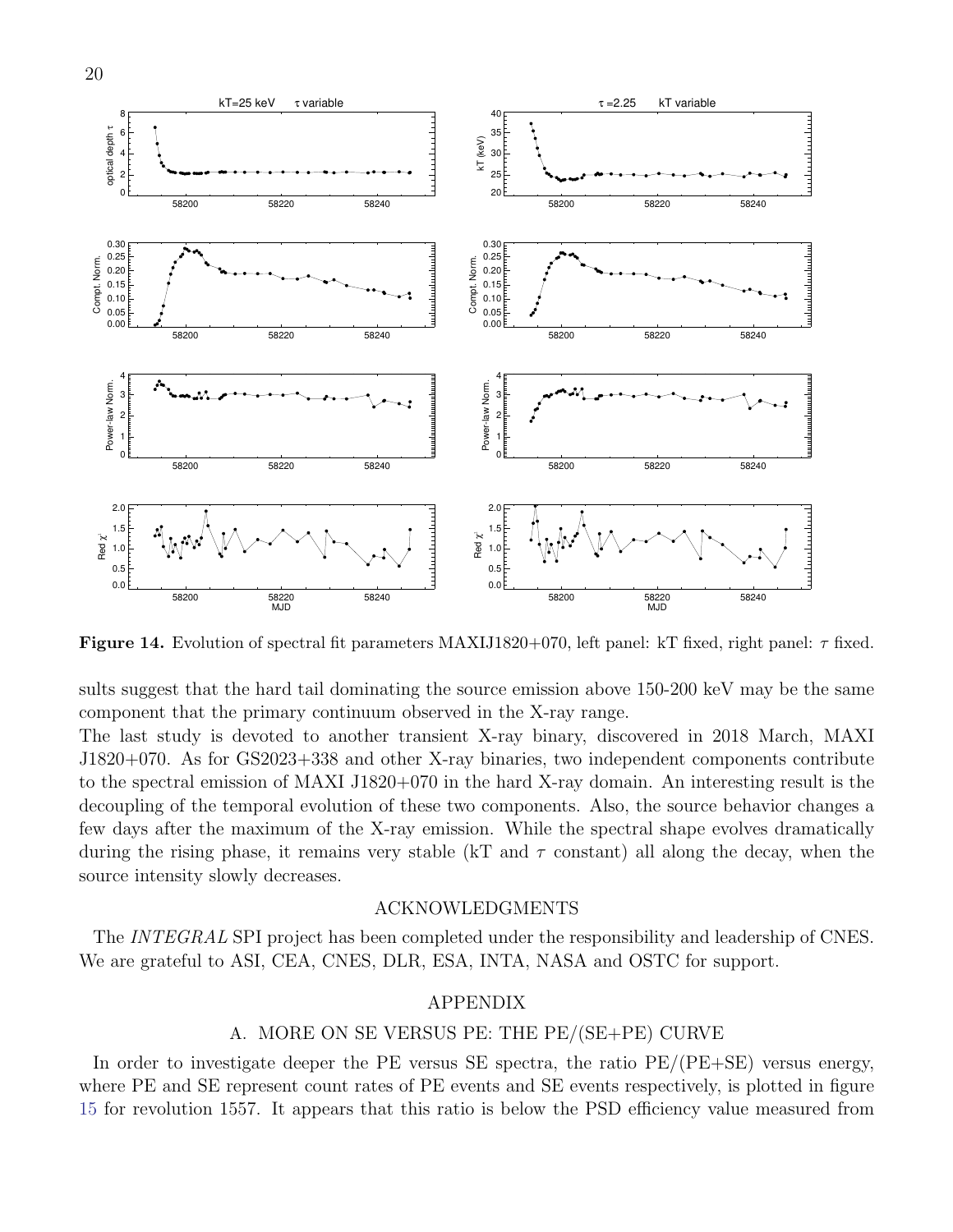

<span id="page-20-0"></span>Figure 15. Ratio PE/(SE+PE) versus energy. The dashed line corresponds to the actual PSD efficiency.

background lines. A smaller value comes from a larger denominator. It thus implies that the SE spectrum contains too many events, that are "not confirmed" by the PSD electronics, as explained in section 2. In particular, we can identify the spectral region around 1000-1600 keV (corresponding to the enhancement already mentioned in figure 1), that contains a large fraction of events not seen by the PSD device (known as 'electronic noise'), leading to very low values of the computed ratio, whereas the PSD efficiency measured with physical lines remains at the 87% level. Another interesting feature concerns the 693-705 keV area: the broad shape of the 691 keV line from  $72m$ Ge is due to an inelastic neutron scattering and a delayed emission  $(\tau=444 \text{ ns})$ . The neutron scattering, the delayed emission and the speed (40 ns) of the PSD trigger explain that PSD electronics miss a large fraction of the photons corresponding to this "line". The ratio PE/(PE+SE) is also reduced (relatively to the efficiency measured in physical lines) by the fraction of double events, missed due to the dead time, and thus classified as SE (see the section devoted to ME events). It is beyond the scope of this paper to investigate all the features of this  $PE/(SE+PE)$  curve, but we state that this cannot be used to derive precisely the efficiency of the PSD electronics. The latter should be derived using the photo-peak from background lines corresponding to the decay of elements producing a single photon, in order to avoid multiple detector interactions.

### B. RECOMMENDATIONS ON EVENT SELECTION FOR A RELIABLE ANALYSIS

Following the study presented in section 2, we know that the SPI single event datasets contain "spurious" events while PE (PSD flagged) events do not. Hence, when it is possible i.e. in the PSD electronics energy domain, one must remove SE events to get reliable results. Thus, we recommend: - To use PE events only for energies between the PSD thresholds (LLD and ULD).

Note that the PSD thresholds have changed during the mission (see table [1\)](#page-22-0).

- To apply a correction factor of the order of 15% (see table [2\)](#page-22-1) to take into account the dead-time of the PSD electronics.

- To build the background data with the same event selection criterion than the analyzed dataset. Moreover, the PSD threshold configuration should be the same for background and source observations.

- When the PSD low energy threshold is above 400 keV, and for strong sources (above 1 Crab): to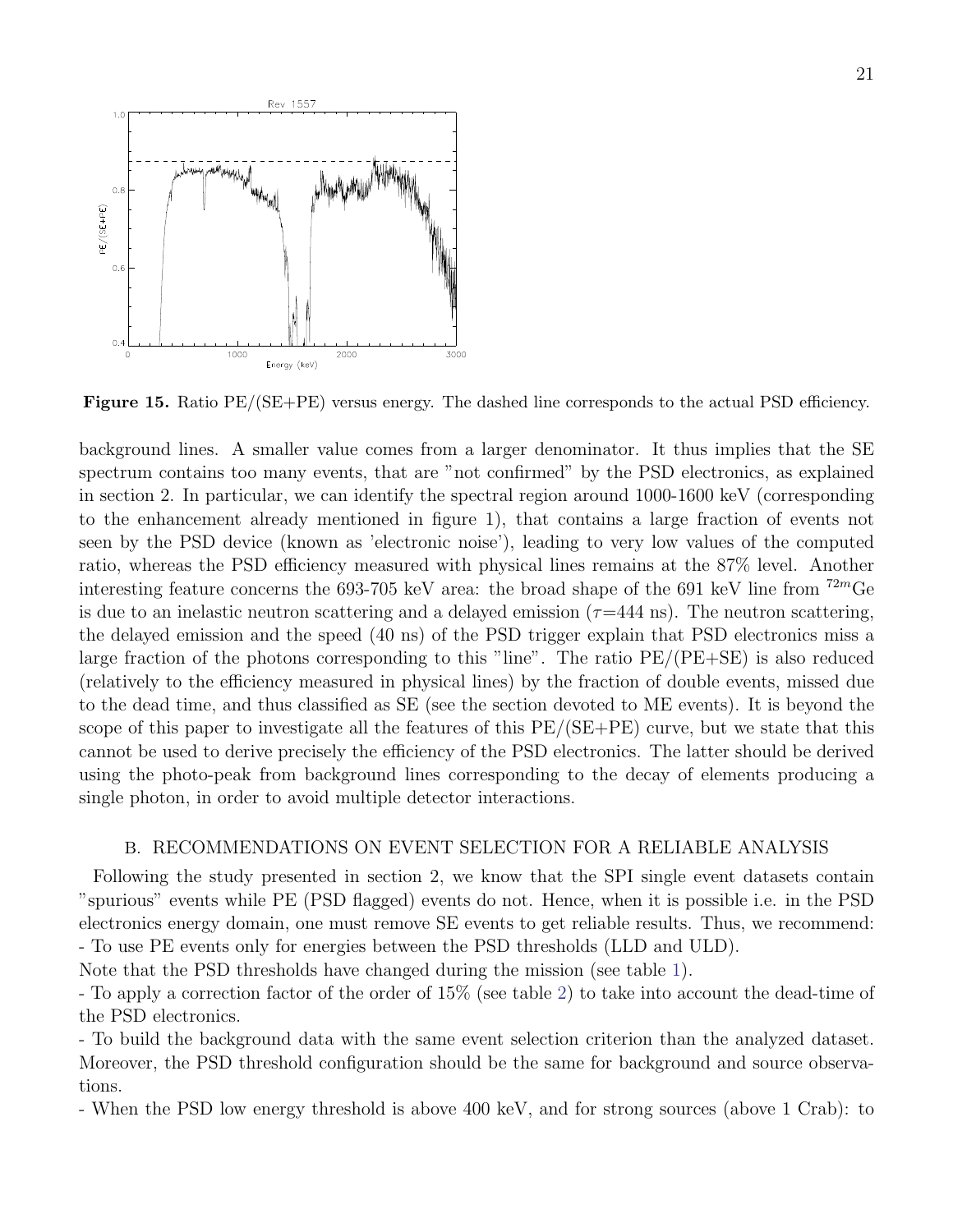compute an empirical correction factor, Fcorr, corresponding to 0.15% of the source flux at 60 keV. To compare Fcorr to the statistical error of the source fluxes below the PSD LLD. If both values are commensurable, it will be wise to subtract Fcorr to flux values obtained below the PSD LLD, to take into account the contribution of spurious events, even if this is only an approximation.

A last point concerns SE event reliability above the high-energy threshold of the PSD electronics  $(\approx 2.7 \text{ MeV})$ . First, one has to mention that SPI analog electronics switches between two gain values according to the event energy, the threshold being around 2 MeV. Thus, the behavior of the electronics, in reaction to saturating events, might be different for energies above 2 MeV from what we observe for energies below 2 MeV. Unfortunately, the source fluxes above 2 MeV is too low to perform the appropriate study and another approach is needed.

#### REFERENCES

- <span id="page-21-2"></span>Attié., D., Cordier, B., Gros, M. et al. 2003, A&A, 411, L71
- <span id="page-21-8"></span>Band, D., Matteson, J., Ford, L. et al. 1993, ApJ, 413, 281
- <span id="page-21-13"></span><span id="page-21-4"></span>Jourdain, E. & Roques, J. P. 2009, ApJ, 704, 17
- Jourdain, E., Roques, J. P., M. Chauvin, M. and Clark, D. J. 2012, ApJ, 761, 27
- <span id="page-21-11"></span>Kawamuro T., Negoro H., Yoneyama T. et al. 2018, ATEL 11399, 1
- <span id="page-21-12"></span>Laurent, P., Rodriguez, J., Wilms, J et al. 2011, Science, 332, 438
- <span id="page-21-7"></span>Massaro, E., Cusumano, G., Litterio, M., and Mineo, T. 2000, A&A, 361, 895
- <span id="page-21-1"></span>Roques, J.P., Schanne S., Von Kienlin A. et al. 2003, A&A, 411, L91
- <span id="page-21-3"></span>Sturner, S.J., Shrader, C.R.,Weidenspointner, G. et al. 2003, A&A, 411, L81
- <span id="page-21-14"></span>Trushkin, S. A., Nizhelskij, N. A., Tsybulev, P. G. and Erkenov, A. 2018, ATEL 11539, 1
- <span id="page-21-0"></span>Vedrenne, G., Roques, J.P., Schonfelder, V. et al. 2003, A&A, 411, L63
- <span id="page-21-10"></span>Walton, D., Mooley,K., King A. L. et al. 2017, ApJ, 839, 110
- <span id="page-21-9"></span>Wilson-Hodge, C. A., Cherry, M. L.,Case, G.L. et al. 2011, ApJ, 727, L40

<span id="page-21-5"></span>Wunderer, T. & Boggs, S. 2004, [https://sigma-2.cesr.fr/integral/documents/](https://sigma-2.cesr.fr/integral/documents/meetings/4301-MM_SPI_CoIs_271004.pdf) [meetings/4301-MM](https://sigma-2.cesr.fr/integral/documents/meetings/4301-MM_SPI_CoIs_271004.pdf) SPI CoIs 271004.pdf, p177.

<span id="page-21-6"></span>Wunderer, T. 2005, [https://sigma-2.cesr.fr/integral/documents/](https://sigma-2.cesr.fr/integral/documents/meetings/4303-CR_SPI-CoIs_March17.pdf) [meetings/4303-CR](https://sigma-2.cesr.fr/integral/documents/meetings/4303-CR_SPI-CoIs_March17.pdf) SPI-CoIs March17.pdf, p71.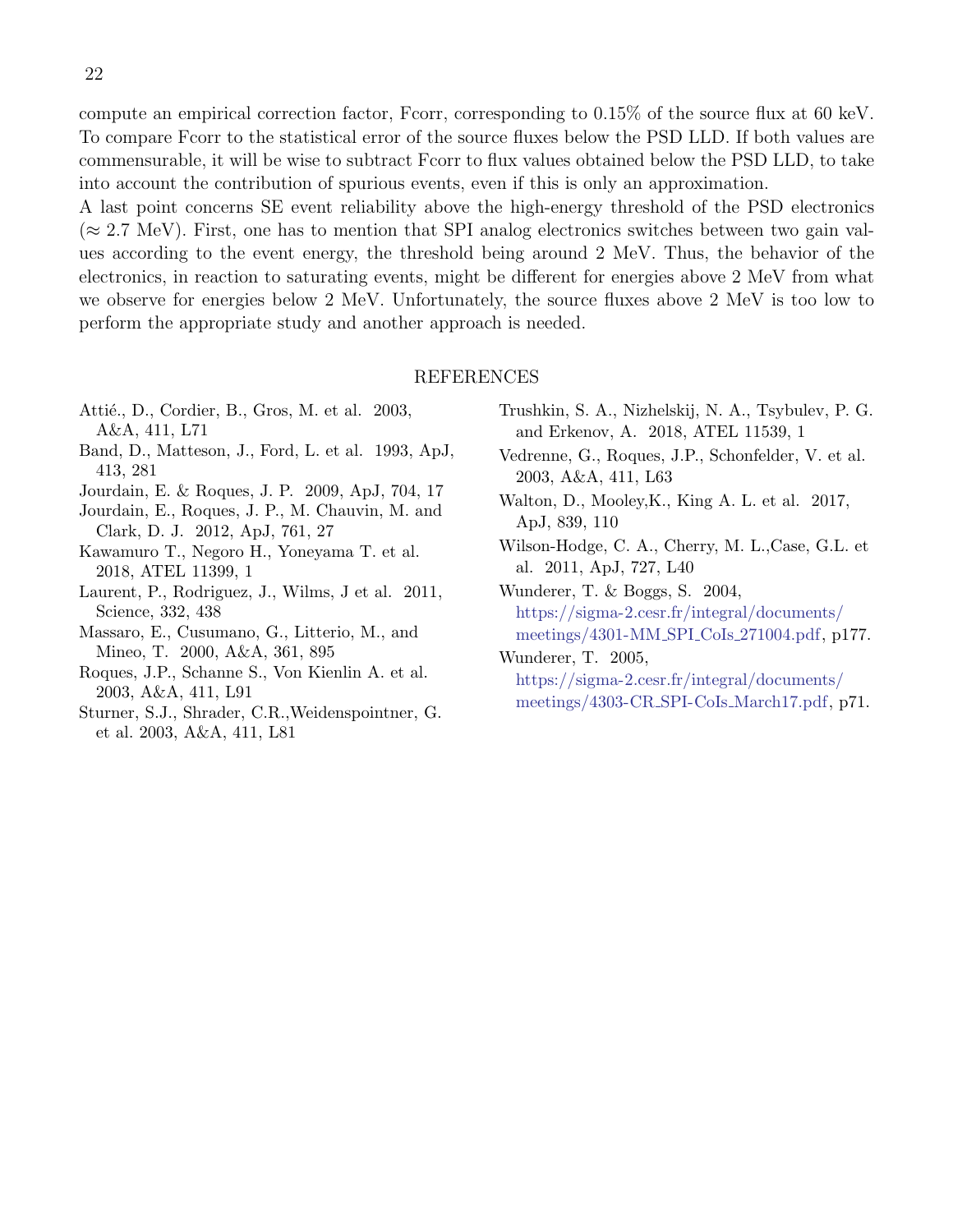| Revolutions LLD (keV) |               | $ULD$ (keV)    |
|-----------------------|---------------|----------------|
| 22-47                 | $\approx 400$ | $\approx 2200$ |
| 48-419                | $\approx 650$ | $\approx 2200$ |
| 420-445               | $\approx 750$ | $\approx 2200$ |
| 451-975               | $\approx 600$ | $\approx 2200$ |
| 982-1169              | $\approx 650$ | $\approx 2700$ |
| $1170 - now$          | $\approx 400$ | $\approx 2700$ |

<span id="page-22-0"></span>Table 1. PSD thresholds

<span id="page-22-1"></span>Table 2. PSD efficiency measured using background lines for a few INTEGRAL revolutions

| Revnum / E | 271keV | 310 <sub>keV</sub> | 352keV | 403keV | 438keV | 584keV | 1117keV | $1764 \text{keV}$ | 2223keV | $2754k$ eV |
|------------|--------|--------------------|--------|--------|--------|--------|---------|-------------------|---------|------------|
| 43         | 0.407  | 0.672              | 0.80   | 0.852  | 0.874  | 0.881  | 0.882   | 0.874             | 0.839   | 0.43       |
| 1557       | 0.275  | 0.555              | 0.763  | 0.841  | 0.859  | 0.869  | 0.872   | 0.874             | 0.8311  | 0.713      |
| 1856       | 0.261  | 0.538              | 0.757  | 0.852  | 0.837  | 0.847  | 0.853   | 0.849             | 0.815   | 0.707      |
| 1933       | 0.25   | 0.528              | 0.761  | 0.81   | 0.83   | 0.845  | 0.845   | 0.836             | 0.779   | 0.693      |

<span id="page-22-2"></span>Table 3. Crab Nebula fit parameters, 0.5% systematic errors included

|                                       | 2003              | 2016-18           |  |
|---------------------------------------|-------------------|-------------------|--|
| $\alpha_1$                            | $-2.00 \pm 0.02$  | $-1.98 \pm 0.02$  |  |
| $\alpha_2$                            | $-2.25 \pm .03$   | $-2.32 \pm 0.03$  |  |
| $E_c(keV)$                            | $593 \pm 90$      | $489 + 55$        |  |
| Norm $(10^{-4}ph/cm^2 \text{ s keV})$ | 7.45 $\pm 0.24$   | $7.45 \pm 0.17$   |  |
| $100 \text{keV}$ Flux $(10^{-4})$     | 6.5               | 6.27              |  |
| Livetime (ks)                         | 452               | 1386              |  |
| $\chi^2_{red}$ (dof)                  | 1.9(40)           | 1.36(40)          |  |
| $\alpha_1$                            | $-1.98 \pm 0.005$ | $-1.98 \pm 0.004$ |  |
| $\alpha_2$                            | $-2.24 \pm .03$   | $-2.33 \pm 0.03$  |  |
| $E_c(keV)$ fixed                      | 500               | 500               |  |
| Norm $(10^{-4}ph/cm^2 \text{ s keV})$ | $7.68 \pm 0.035$  | $7.417 \pm 0.026$ |  |
| 100keV $Flux(10^{-4})$                | 6.5               | 6.27              |  |
| Livetime (ks)                         | 452               | 1386              |  |
| $\chi^2_{red}$ (dof)                  | 1.97(41)          | 1.33(41)          |  |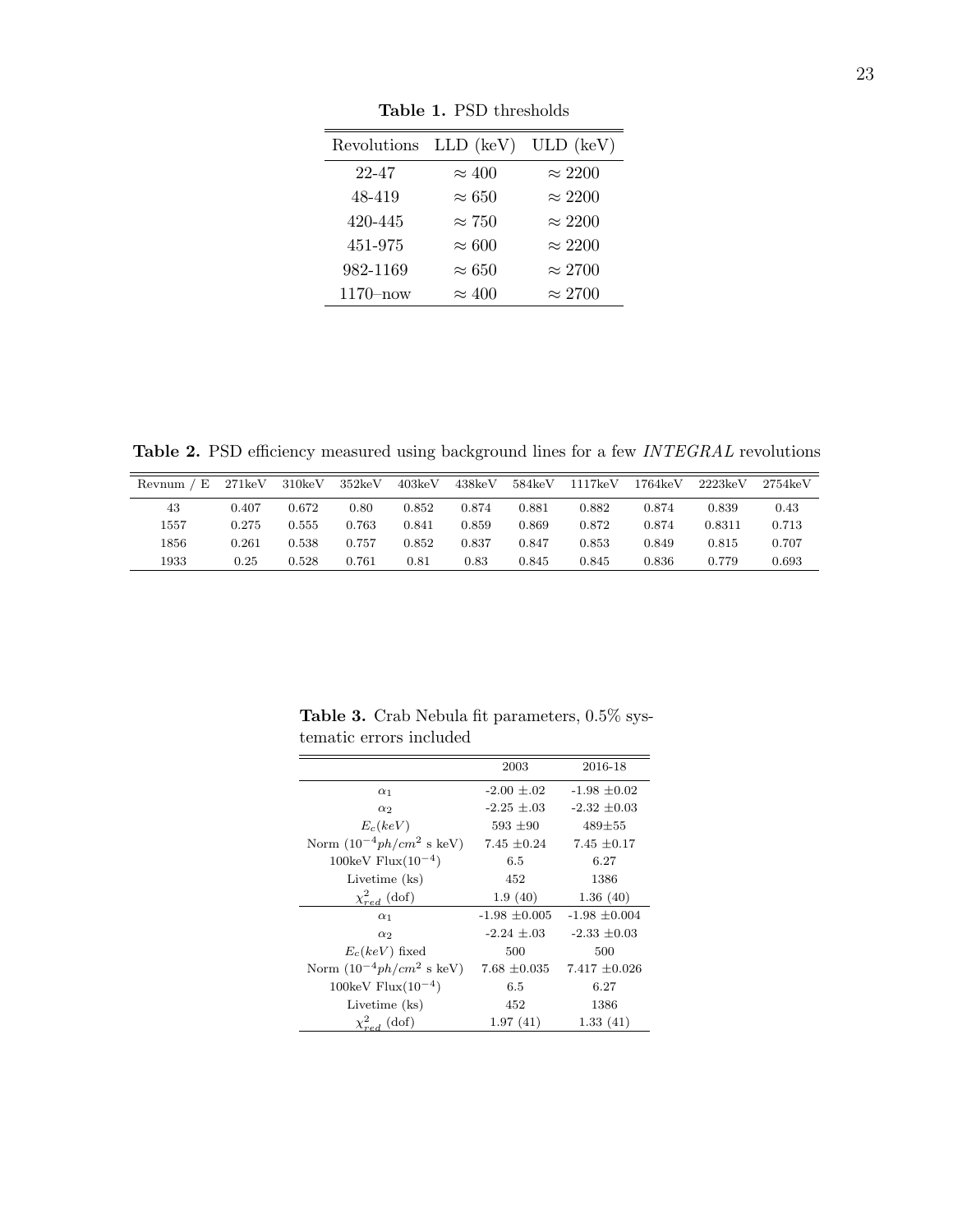| spectrum         | $T_{start}$ | $T_{stop}$ | ${\cal N}_H$               | Fromp $\rm x10^{-7}$ | $\rm kT$       | $\tau$          | NormPl          | $\chi^2(dof)$ | $f_{HE}$     |
|------------------|-------------|------------|----------------------------|----------------------|----------------|-----------------|-----------------|---------------|--------------|
| Rev. name        | MJD-57190   | MJD-57190  | $10^{22}$ cm <sup>-2</sup> | $ergs/cm^{-2}/s$     | keV            |                 | $Ph/cm^2/s/keV$ |               | $\%$         |
| 1554 Rise1       | 2.189112    | 2.227478   | 785±56                     | 0.176                | $23~\pm1$      | $2.4 \pm 0.2$   | $2.7 \pm 0.2$   | 138(153)      | 65           |
| 1554 Rise2       | 2.270975    | 2.309249   | 785                        | 0.59                 | 23             | $1.4 \pm 0.1$   | $2.0 \pm 0.2$   | 138(153)      | 30           |
| $1554$ Max       | 2.311809    | 2.350418   | 785                        | 1.5                  | 23             | $1.5 \pm 0.1$   | $6.0 \pm 0.4$   | 138(153)      | 30           |
| 1554 Decay1      | 2.352642    | 2.391032   | 785                        | 0.3                  | 23             | $1.5 \pm 0.1$   | $1.2 \pm 0.2$   | 138(153)      | 32           |
| $1554$ Decay2    | 2.393012    | 2.431992   | 785                        | $\rm 0.3$            | 23             | $2.6 \pm 0.2$   | $4.1 \pm 0.3$   | 138(153)      | 63           |
|                  |             |            |                            |                      |                |                 |                 |               |              |
| $1555$ Rise $1$  | 4.206403    | 4.245812   | 1300±169                   | 0.375                | 25             | $0.63 \pm 0.08$ | $0.5 \pm 0.2$   | 219(150)      | 15           |
| 1555 Rise 2      | 4.248718    | 288011     | 843±65                     | 1.14                 | $25 + 1$       | $0.78 + .06$    | $1.3 \pm 0.2$   | 219(150)      | 12           |
| 1555 Max         | 4.290397    | 4.330025   | $617 + 24$                 | 4.54                 | 25             | $0.85 \pm 0.06$ | $6.9 \pm 0.4$   | 219(150)      | 15           |
| $1555$ Decay $1$ | 4.331878    | 4.371529   | 617                        | 1.93                 | 25             | $0.77 + .06$    | $2.8 \pm 0.2$   | 219(150)      | 15           |
| 1555 Decay 2     | 4.373636    | 4.413335   | $\mathbf{0}$               | $0.16\,$             | 25             | $0.71 + .09$    | $0 \pm 0.12$    | 219(150)      | $\mathbf{0}$ |
| 1556 Rise 1      | 7.028914    | 7.068914   | $1207 + 50$                | 0.3                  | $22.4 \pm 1.5$ | $0.67 + .08$    | $0.3 + 0.1$     | 198 (153)     | 10           |
| 1556 Rise 2      | 7.070766    | 7.110742   | 1207                       | 0.51                 | 22.4           | 0.67            | $0.5 \pm 0.1$   | 198(153)      | 10           |
|                  |             |            |                            |                      |                |                 |                 |               |              |
| 1556 Rise 3      | 7.112433    | 7.152455   | $1056 \pm 100$             | 0.52                 | 22.4           | $0.48 + 0.07$   | $0.36 \pm 0.1$  | 198(153)      | 8            |
| 1556 Max         | 7.154748    | 7.194400   | 702±34                     | 2.39                 | 22.4           | $0.68 + 0.08$   | $2.8 \pm 0.2$   | 198(153)      | 12           |
| $1556$ Decay $1$ | 7.196229    | 7.240603   | 702                        | 0.87                 | 22.4           | 0.67            | $1.26 \pm 0.13$ | 198(153)      | 15           |
| 1557 Rise 1      | 9.064898    | 9.071460   | 736±24                     | 1.2                  | $27 + 0.6$     | $.78 {\pm} .04$ | $1.4 \pm 0.5$   | 290(215)      | 12           |
| 1557 Rise 2      | 9.073417    | 9.108231   | 736                        | 0.94                 | 27             | $1.15\,\pm.04$  | $1.6 + 0.3$     | 290(215)      | 17           |
| 1557 Max         | 9.110639    | 9.144516   | 736                        | 2.33                 | 27             | $1.35 \pm .04$  | $9.0 \pm 0.5$   | 290(215)      | 32           |
| $1557$ Decay $1$ | 9.146380    | 9.180499   | 736                        | 1.87                 | 27             | $1.72 \pm .05$  | $10.3 \pm 0.5$  | 290(215)      | 40           |
| 1557 Decay 2     | 9.218706    | 9.252432   | 736                        | 1.96                 | 27             | $1.31 \pm .04$  | $5.9 \pm 0.3$   | 290(215)      | 26           |
| $1557$ Decay $3$ | 9.254910    | 9.288636   | 736                        | 1.16                 | 27             | $1.14 \pm 0.04$ | $2.6 + 0.2$     | 290(215)      | 21           |
| 1557 Decay 4     | 9.326854    | 9.360928   | 736                        | 0.54                 | 27             | $0.79 + .05$    | $0.97 \pm 0.28$ | 290(215)      | 18           |

<span id="page-23-0"></span>Table 4. Spectral fit parameters for GS2023+338 during 4 flares.